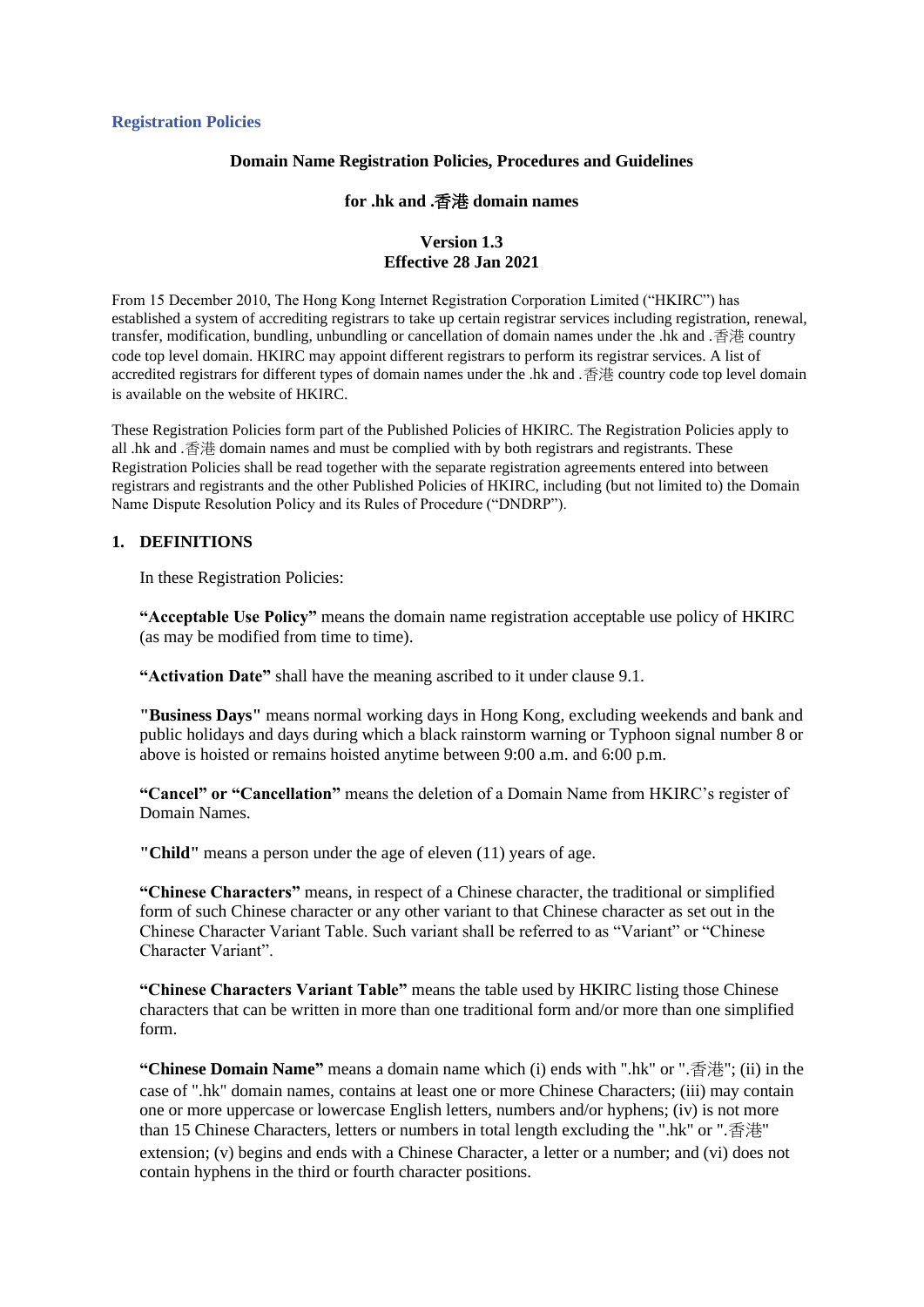**"Contract Period"** means the period of the registration agreement with the Registrar which the Registrant elects on the registration, renewal, unbundling or transfer of a Domain Name.

**"Dispute Resolution Service Provider"** has the meaning given in the DNDRP.

**"DNDRP"** means the HKIRC Domain Name Dispute Resolution Policy and includes the HKIRC Rules of Procedure, as well as any subsequent versions, amendments and supplements.

**"Domain Name"** means a domain name under the .hk or .香港 country code top level domains ("ccTLDs"), and includes Chinese Domain Names and English Domain Names, or either as the context may require.

**"Domain Name Services"** means services provided in relation to Domain Names, including (but not limited to) application, renewal, transfer, modification, bundling, unbundling and deletion.

**"English Domain Name"** means a Domain Name under the .hk country code top level domain which contains no Chinese Characters.

**"Equivalent Domain Name Categories"** means domain name categories appearing on the same row in the below table. Domain name categories on the same row are equivalent to each other.

| Domain name categories<br>for .hk English Domain<br><b>Names</b> | Domain name categories<br>for .hk Chinese Domain<br><b>Names</b> | Domain name categories<br>for .香港 Chinese Domain<br><b>Names</b> |
|------------------------------------------------------------------|------------------------------------------------------------------|------------------------------------------------------------------|
| .com.hk                                                          | .公司.hk                                                           | .公司.香港                                                           |
| .org.hk                                                          | .組織.hk                                                           | .組織.香港                                                           |
| .net.hk                                                          | .網絡.hk                                                           | .網絡.香港                                                           |
| .edu.hk                                                          | .教育.hk                                                           | .教育.香港                                                           |
| .gov.hk                                                          | .政府.hk                                                           | .政府.香港                                                           |
| .idv.hk                                                          | .個人.hk                                                           | .個人.香港                                                           |
| .hk                                                              | .hk                                                              | .香港                                                              |

**"HKDNR"** means the Hong Kong Domain Name Registration Company Limited.

**"HKIRC"** means the Hong Kong Internet Registration Corporation Limited.

**"HKIRC Registrar Account"** means a deposit account opened and maintained by the Registrar pursuant to the Registrar Agreement.

**"HKNIC"** means Hong Kong Network Information Centre, the previous administrator of .hk Domain Names.

**"HKSAR"** means the Hong Kong Special Administrative Region of the People's Republic of China.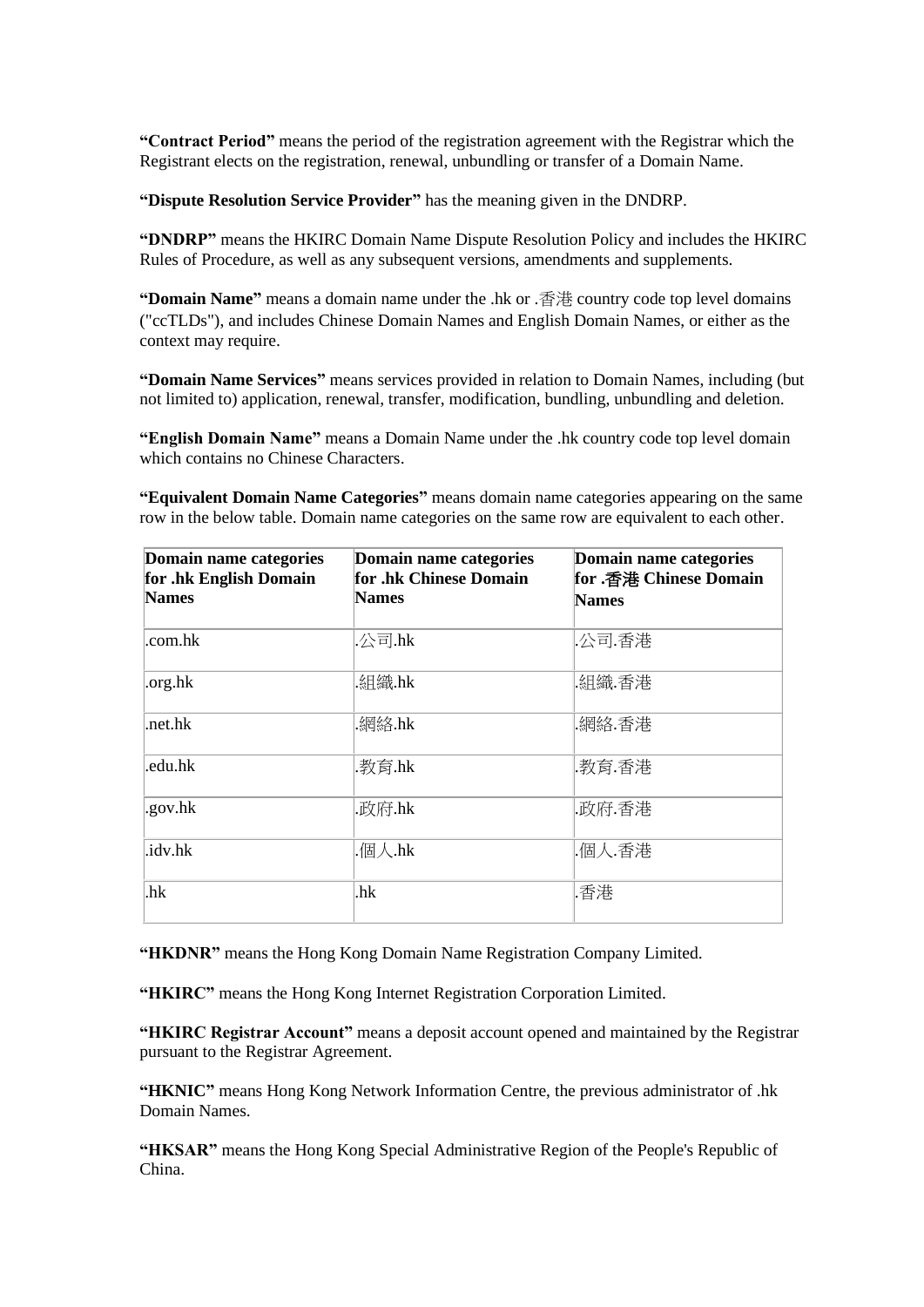**"Minor"** means a person aged between eleven (11) and seventeen (17) years old.

**"Published Policies"** means those policies, guidelines, notices, rules or procedures established and published by HKIRC from time to time for the administration of the .hk and .香港 ccTLDs, in accordance with its Articles of Association, and includes these Registration Policies.

**"Registrar"** means a person accredited by HKIRC as a registrar and with which a Registrant has applied for and/or registered a Domain Name.

**"Registrar Agreement"** means the registrar agreement between HKIRC and a Registrar.

**"Registrant"** means an applicant who has applied for a Domain Name through a Registrar or any Reseller appointed by a Registrar, or a current holder of a Domain Name.

**"Registration Policies"** means these Registration Policies, Procedures and Guidelines, including any subsequent versions, amendments and supplements.

**"Registration Agreement"** means the mandatory terms and conditions of HKIRC that shall be included in any registrant agreement entered into between a Registrant and a Registrar. The Registrant shall agree to be bound by the Registration Agreement in respect of any Domain Name registration.

**"Reseller"** means a registration service provider or other agent who is registered with and authorized by a Registrar.

**"Reserve List"** means the list of those Domain Names which are reserved by HKIRC and which are not available for registration, as may be varied by HKIRC from time to time without notice.

**"Second Level Domain Name"** means a Domain Name consisting of only two levels (for example, name.hk or 名字. 香港), and "Second Level English Domain Name" means an English Domain name consisting of only two levels.

**"Third Level Domain Name"** means a Domain Name consisting of three levels (for example, name.com.hk or 名字. 公司.香港) under the existing second level domains or any other second level domains that may be introduced from time to time, and "Third Level English Domain Name" means an English Domain Name consisting of three levels .

# **2. REGISTRATION OF DOMAIN NAMES**

### **2.1 Registration Policies**

By applying for the registration of a Domain Name, the Registrant agrees to also comply with, abide by and perform any obligations or requirements set out in these Registration Policies. HKIRC may in its sole and absolute discretion decide at any time to make available or unavailable any different types of Domain Names.

### **2.2 Domain Name Dispute Resolution Policy**

The DNDRP forms part of these Registration Policies and the Registration Agreement.

# **2.3 Published Policies**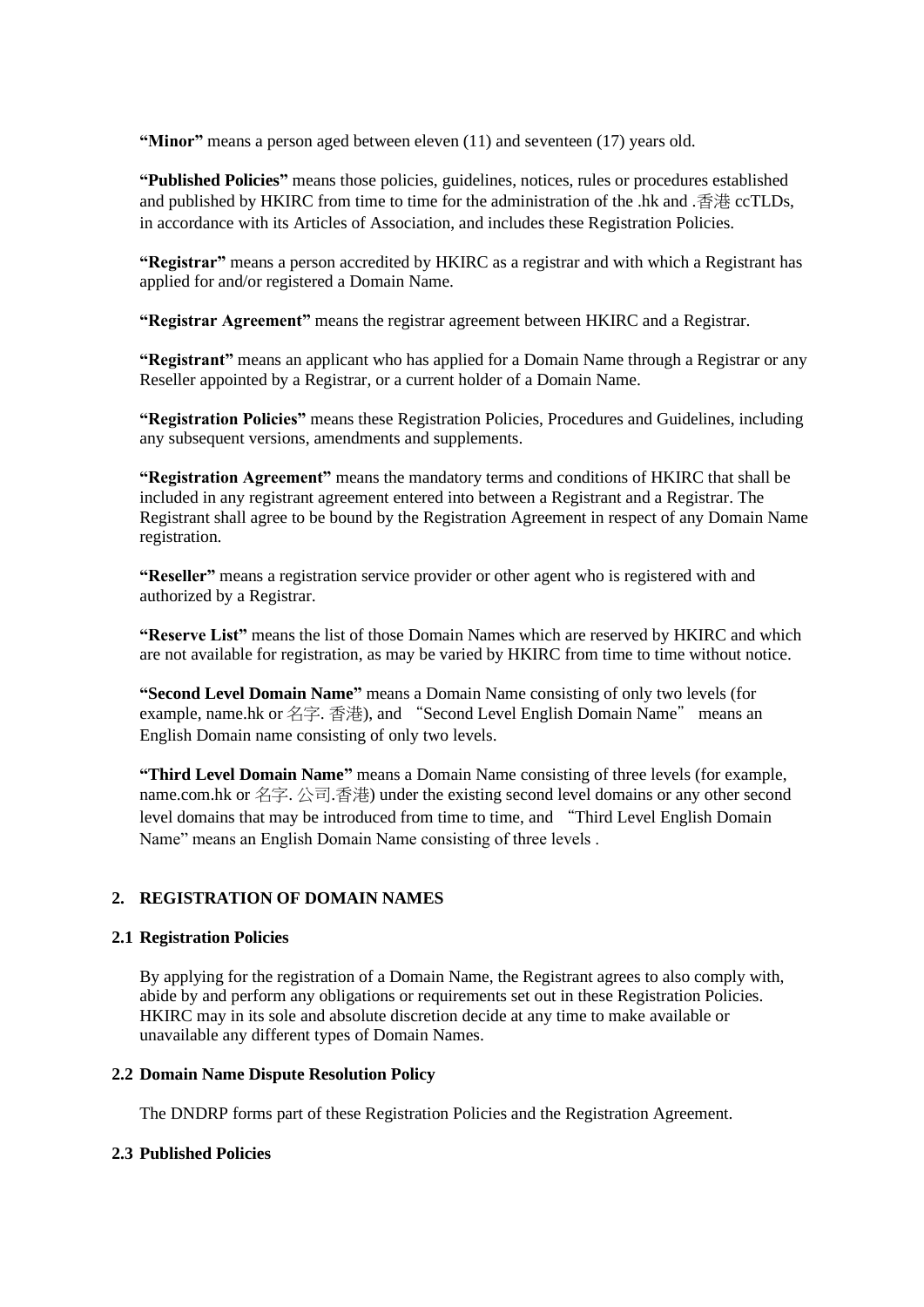The Registrant shall comply with all Published Policies in respect of registration of all Domain Names. HKIRC may amend or revise such Published Policies from time to time at its sole and absolute discretion.

# **3. ELIGIBILITY REQUIREMENTS FOR DOMAIN NAMES**

There are different eligibility requirements for each type of Domain Name. The eligibility requirements are set out below.

### **3.1 Branch Offices**

A branch or representative office must obtain and provide to the Registrar as a condition to any registration of a Domain Name held in its name, an undertaking from its head office that the head office will be responsible and liable for any claim or dispute made in respect of the Domain Name.

# **3.2 Children**

Children are not eligible to register a Domain Name.

# **3.3 Application by a Minor**

Minors may apply to register a Domain Name, but only if the application is jointly executed by his/her parent or guardian. By jointly executing an application submitted by a Minor, the parent or guardian:

- 3.3.1 guarantees the full and timely performance by the Minor of his/her obligations, duties and warranties owed to the Registrar and HKIRC pursuant to these Registration Policies; and
- 3.3.2 agrees to indemnify HKIRC and the Registrar as primary obligor, defend HKIRC and the Registrar and hold HKIRC and the Registrar harmless from any loss or liability arising from Minor's breach or non-performance of any obligations the Minor owes to HKIRC or the Registrar under clause 24 below.

# **3.4 Second Level Domain Names**

All interested individuals and entities are eligible to register a Second Level Domain Name. In determining whether to accept a Registrant's application for the registration of a Second Level Domain Name, the Registrar may require the submission of any documentary evidence that the Registrar considers necessary to verify the Registrant's identity.

# **3.5 .idv.hk / .**個人**.hk / .**個人**.** 香港 **Domain Names**

All residents of HKSAR are eligible to register a .idv.hk English Domain Name and/or a . $\Box$  .hk and /or .個人.香港 Chinese Domain Name. The Registrant may provide the Registrar with a copy of the Registrant's HKID or other documentary proof that the Registrant is a resident of HKSAR when applying to register a .idv.hk, .個人.hk or .個人.香港 Domain Name. If a Registrant is a Minor, the Registrant's parent or guardian must also provide the Registrar with a copy of his/her HKID or other documentary proof of their identity and Registrant must also provide a copy of Registrant's Certificate of Birth / Guardian Certificate (as applicable). Documentary proof acceptable to HKIRC includes official documents e.g. Hong Kong driving license, passport, identity card etc.. Alternatively, a copy of any other official document e.g. student card, resident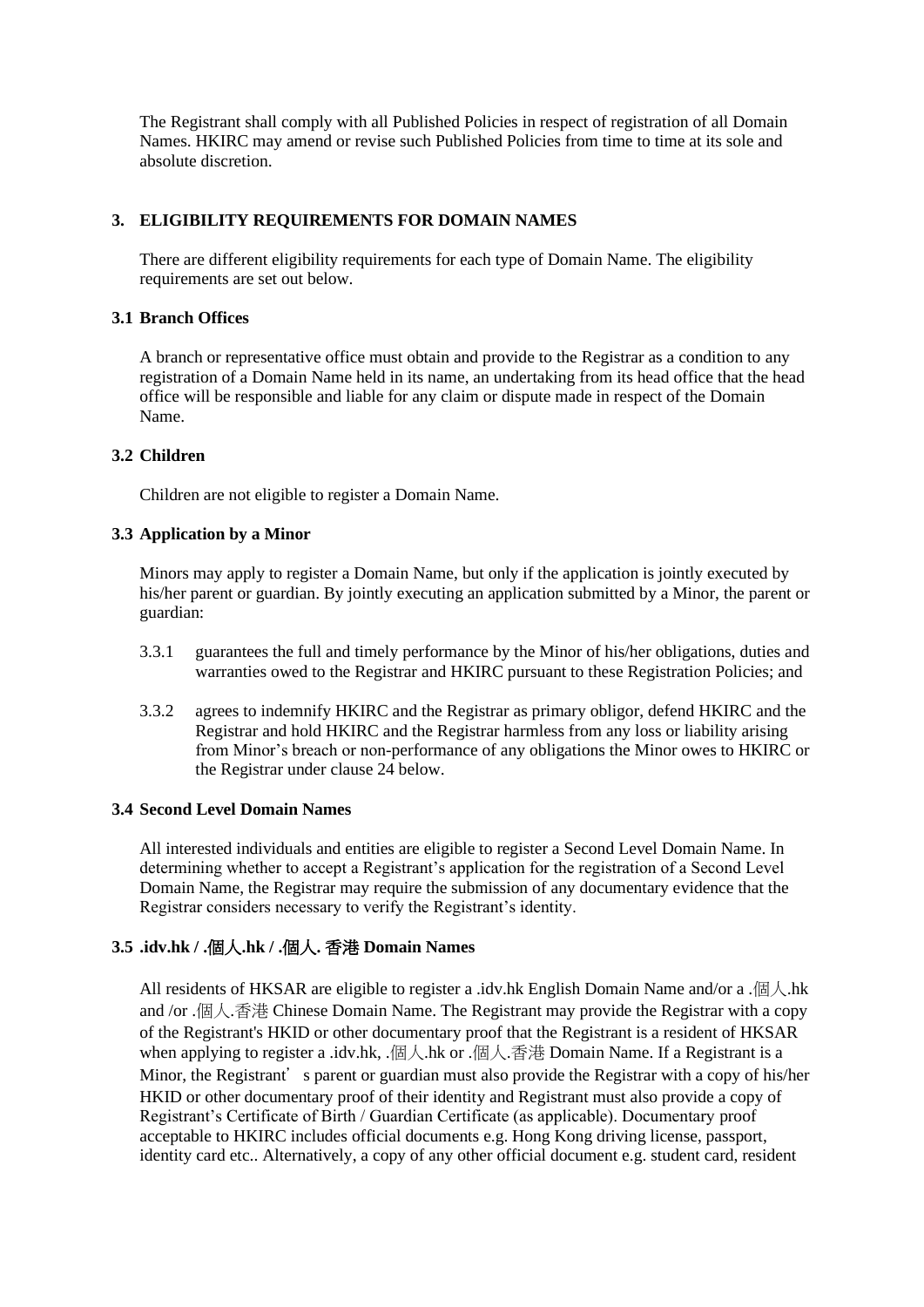card etc. is also acceptable if the copy of Certificate of Birth / Guardian Certificate is not provided.

Any Chinese Domain Name registered under .個人.hk and .個人.香港 must be based on and exactly reflect the legal name of the Registrant as appearing in his or her HKID (or other documentary proof provided), or, in the case of a minor, his or her Certificate of Birth / Guardian Certificate (as applicable). Alternatively, a copy of any other official document e.g. student card, resident card etc. is also acceptable if the copy of Certificate of Birth / Guardian Certificate is not provided.

# **3.6 .com.hk/.**公司**.hk / .**公司**.** 香港 **Domain Names**

Commercial entities registered in HKSAR are eligible to register a .com.hk English Domain Name and/or .公司.hk and/or .公司.香港 Chinese Domain Name. The Registrant must provide a copy of their Business Registration Certificate from the Inland Revenue Department of the HKSAR Government, or a Certificate of Registration of Overseas Company or Non-Hong Kong Company from the Companies Registry of the HKSAR Government as documentary proof when applying to register a .com.hk, .公司.hk or .公司.香港 Domain Name.

# **3.7 .org.hk/.**組織**.hk / .**組織**.** 香港 **Domain Names**

Registered or approved not-for-profit organisations in HKSAR are eligible to register a .org.hk English Domain Name and/or .組織.hk and/or .組織.香港 Chinese Domain Name. The Registrant must provide documentary proof that they are a not-for-profit statutory body in HKSAR, a notfor-profit entity registered with the Companies Registry, a not-for-for profit entity with a Certificate of Registration of a Society from the HKSAR Police Force, or other approved "notfor-profit" entities in Hong Kong when applying to register a .org.hk, .組織.hk or . 組織. 香港 Domain Name.

### **3.8 .net.hk/ .**網絡**.hk / .**網絡**.** 香港 **Domain Names**

Entities managing network infrastructure, machines and services with a licence from the Office of the Communications Authority of the Government of the HKSAR are eligible to apply for a .net.hk English Domain Name and/or 網絡.hk and/or .網絡.香港 Chinese Domain Name. The Registrant must provide a copy of the licence issued by the Office of the Communications Authority of the Government of the HKSAR, proving the applicant is an entity in Hong Kong managing network infrastructure, machines and services when applying to register a .net.hk, 網 絡.hk or .網絡.香港 Domain Name.

# **3.9 .gov.hk/.** 政府**.hk / .**政府**.** 香港 **Domain Names**

Bureaux and departments of the HKSAR Government are eligible to register a .gov.hk English Domain Name and/or .政府.hk and/or .政府. 香港 Chinese Domain Name. The Registrant must provide documentary proof that it is a bureaux or department of the HKSAR Government when applying to register a .gov.hk, .政府.hk or .政府.香港 Domain Name.

### **3.10 .edu.hk/.**教育**.hk / .**教育**.** 香港 **Domain Names**

Registered schools, tertiary institutions and other approved educational institutions in HKSAR are eligible to register a .edu.hk English Domain Name and/or .教育.hk and/or .教育.香港 Chinese Domain Name. The Registrant must provide a copy of the Certificate of Registration of a School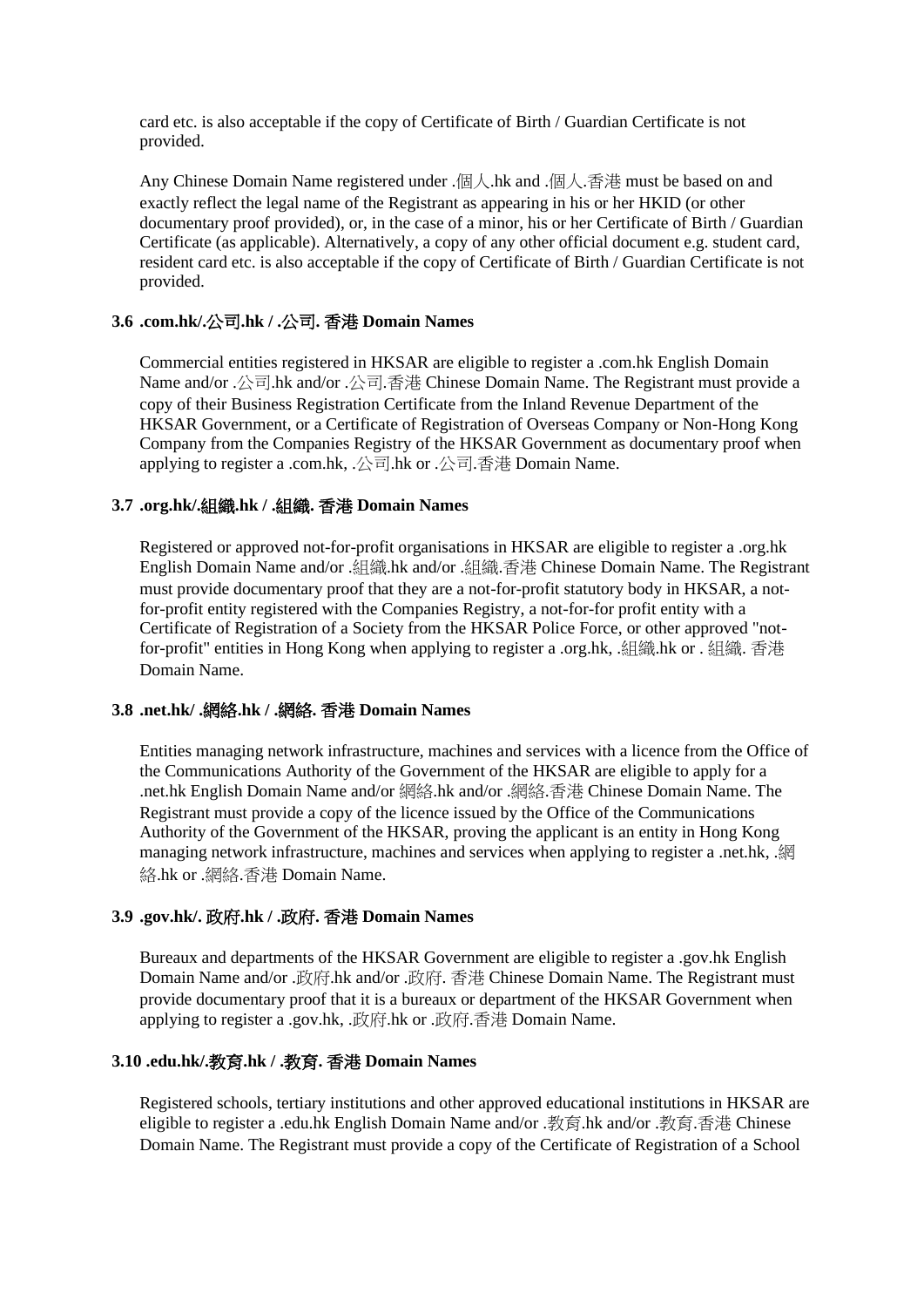from the Education Bureau of the HKSAR Government, or other documentary proof when applying to register a .edu.hk, .教育.hk or .教育.香港 Domain Name.

If a Registrant holds more than one .edu.hk, .教育.hk or .教育. 香港 Domain Name, then the administrative contact details in respect of each .edu.hk, .教育.hk or .教育. 香港 Domain Name shall be the same.

### **3.11 Documentary proof**

The Registrant (or, if the Registrant is a Minor, his or her parent or guardian) may be required to provide documentary proof to establish that they meet the eligibility requirements for the type of Domain Name which is being applied for or which is already registered, and otherwise to verify the information contained in an application or registration. The Registrar will determine if the documentary proof provided is adequate in relation to each application or registration. The Registrar may refuse to process any application, or cancel the relevant registration, if the Registrar does not receive the requested documentary proof within a reasonable time as specified by HKIRC after making the request.

#### **3.12 Registration of more than one Domain Name**

Registrants may apply to register more than one Domain Name, provided such applications do not contravene any of the terms of these Registration Policies, any Published Policy or the Registration Agreement.

#### **3.13 Election of contract period**

At the time of making an application to register, transfer or unbundle a Domain Name with a Registrar, and at each renewal date, the Registrant must elect a Contract Period or accept the Contract Period allowed by the Registrar or by HKIRC. The initial Contract Period will commence on the Activation Date. Each subsequent Contract Period will commence on the day immediately following the end of the previous Contract Period, provided that renewal fees have been paid on time.

### **3.14 Representations and warranties**

By making an application for a Domain Name, the Registrant represents and warrants that:

- (a) to the best of its knowledge and belief, the Domain Name that the Registrant is applying for will not infringe or otherwise violate the legal rights of any third party;
- (b) the Registrant intends to use the Domain Name;
- (c) the Registrant's use of the Domain Name shall be bona fide for the Registrant's own benefit and shall be for lawful purposes;
- (d) the Registrant will not knowingly use the Domain Name in violation of any applicable laws and regulations;
- (e) all information the Registrant provides to the Registrar, including further additions or alterations to such information, is true, complete and accurate;
- (f) in the event that the Registrant receives notification of any claim, action or demand arising out of or related to the registration or use of the Domain Name, the Registrant will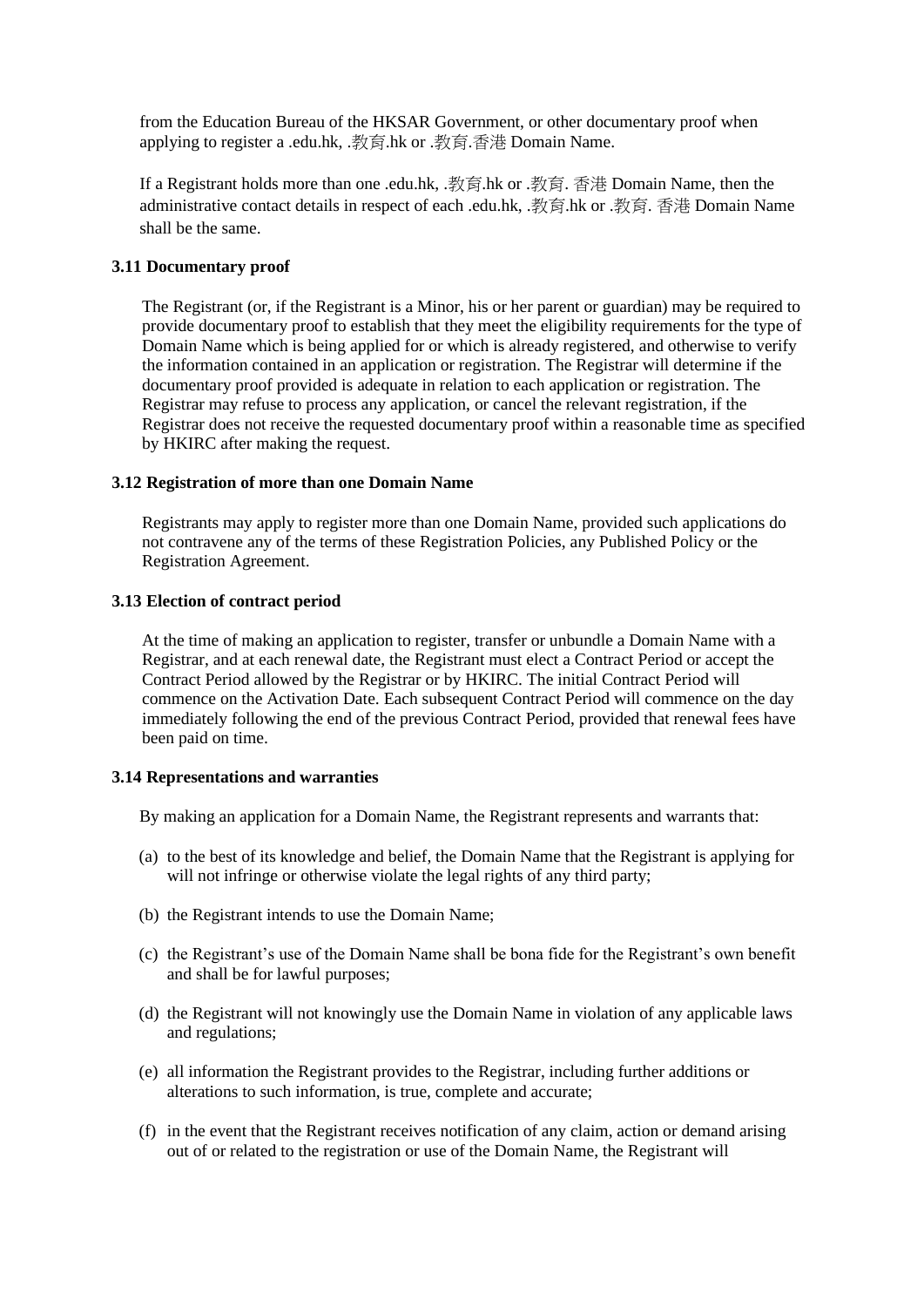immediately send the Registrar a written notice notifying the Registrar of such claim, action or demand; and

(g) that it meets, and continues to meet, the eligibility criteria prescribed by HKIRC.

The Registrant acknowledges that the Registrar and HKIRC rely on all representations made and warranties given by the Registrant in determining if the application for a Domain Name should be approved.

### **4. DOMAIN NAME STRUCTURE**

### **4.1 Choosing a Domain Name**

Any application for English Domain Name must meet the Domain Name structure requirements, in the case of English Domain Names, as set out in clause 4.2 or clause 4.3, and in the case of Chinese Domain Names, as set out in clause 4.4. If the Domain Name does not meet the Domain Name structure requirements in clauses 4.2, 4.3 or 4.4, as the case may be, registration of the Domain Name may be refused.

#### **4.2 Second Level English Domain Names**

The total length of the two parts of a Second Level English Domain Name, including the dots (.) separating the two parts, cannot exceed 63 characters. The only characters allowed in the second level of the Second Level English Domain Name are letters (A to Z, case-insensitive), digits (0 to 9) and hyphens (-). The second level of the Second Level English Domain Name can only begin and end with letters or digits. Hyphens (-) are not allowed in the third and fourth character positions.

### **4.3 Third Level English Domain Names**

The total length of the three parts of a Third Level English Domain Name, including the dots (.) separating the three parts, cannot exceed 63 characters. The only characters allowed in the third level of the Third Level English Domain Name are letters (A to Z, case- insensitive), digits (0 to 9) and hyphens (-). The third level of a Third Level English Domain Name can only begin and end with letters or digits. Hyphens (-) are not allowed in the third and fourth character positions.

### **4.4 Chinese Domain Names**

A .hk Chinese Domain Name must contain at least one Chinese character. A .香港 Chinese Domain Name need not contain any Chinese characters (apart from the .香港 suffix) if the Registrant makes a specific request to HKIRC. The rest of the string may be composed of other character(s) like English letters (A-Z, a-z), Arabic numerals (0-9) or a hyphen (-). The total number of characters in the string of registration for a .hk Chinese Domain Name or a .香港 Chinese Domain Name shall not exceed 15. A hyphen shall not appear at the beginning and/or at the end of the string of registration nor as the third and the fourth characters.

### **5. ADDITIONAL RULES APPLICABLE TO CHINESE DOMAIN NAMES**

### **5.1 Allocation of Chinese Domain Names under .hk top level domain**

All applications for Chinese Domain Names received after the effective date of these Registration Policies will be allocated under the .香港 country code top level domain. No application for a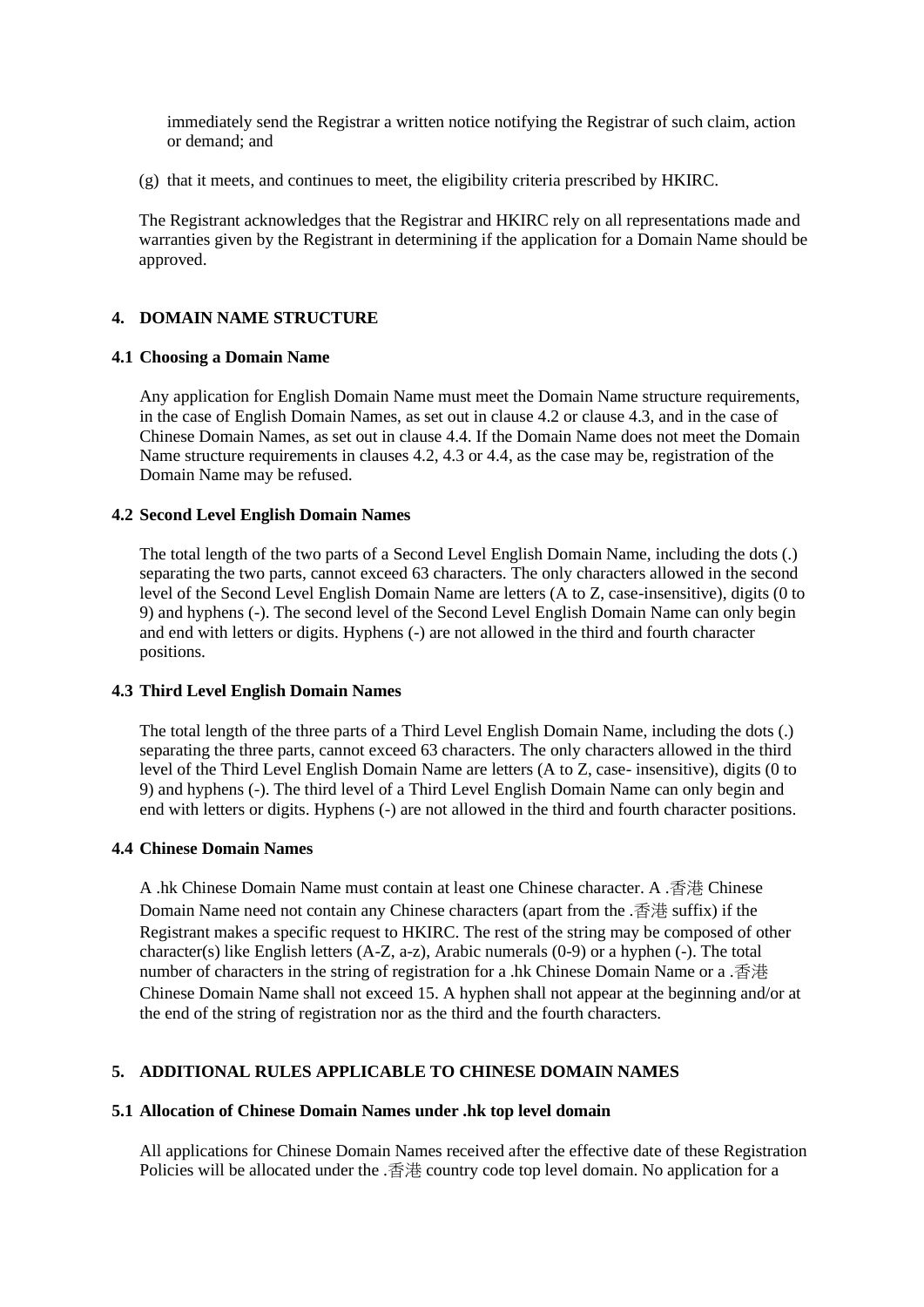Chinese Domain Name under the .hk country code top level domain will be entertained when the equivalent Chinese Domain Name is available under the .香港 country code top level domain.

### **5.2 Chinese Domain Names in Pair**

Every holder of a Chinese Domain Name under the .hk country code top level domain registered before a date specified separately by HKIRC for this purpose will automatically be allocated, free of charge, a Chinese Domain Name of the same string of registration under the .香港 country code top level domain in the Equivalent Domain Name Category and having the same expiry date. The two domain names must be held by the same individual or entity at all times, must have the same contact information, name server information, and must be transferred together as a pair, including when transferred as a result of a domain name dispute.

### **5.3 Variations of Chinese Domain Names**

Any application for and any subsequent registration of a Chinese Domain Name is deemed to include all possible combinations of the Chinese Domain Name using different Chinese Character Variants (in the same sequential order as the order designated in the application), even though only the Chinese Domain Name actually applied for by the Registrant (including the alltraditional and all-simplified Chinese versions of the Chinese Domain Name), and not any of its other different Chinese Character Variants, may be activated for use.

In the event that a complaint is filed in relation to a Chinese Domain Name, any decision made by the arbitration panel shall relate not only to the Chinese Domain Name activated for use, but also to all possible variations of the Chinese Domain Name which are based solely on other combinations of its Chinese Character Variants.

Any dispute or claim filed in respect of a Chinese Domain Name under the DNDRP, and any decision made by an arbitration panel in respect of such a dispute, shall include and extend to all possible combinations of Variants of the Chinese Characters comprising of or included in the Chinese Domain Name.

Not all Chinese Characters existing as computer characters are available for registration as part of a Chinese Domain Name. For example, particular Chinese Characters may comprise of a Chinese Domain Name on the Reserve List, or may not be included in the Chinese Character Variant Table.

The Registrar or HKIRC has the right to reject any Chinese Domain Name application if it is in the sole and absolute opinion of the Registrar or HKIRC that the Chinese Domain Name applied for contains one or more Chinese character which is possibly the Variant of another Chinese character irrespective of whether the Variant is included in the Chinese Character Variant Table or not.

#### **5.4 Service of Chinese Domain Names**

HKIRC has adopted the internationalised Domain Name Standard and Guideline (including RFC 3454, 3490, 3491, 3492 and 3743) for all services provided by HKIRC in relation to Chinese Domain Names. HKIRC reserves the right to change its policies relating to Chinese Domain Names to accommodate and incorporate any changes to the internationalised Domain Name Standard and Guideline without giving notice to the Registrant. This includes, without limitation, the right to change the Chinese Character Variant Table and its contents.

### **5.5 Plug-In Software**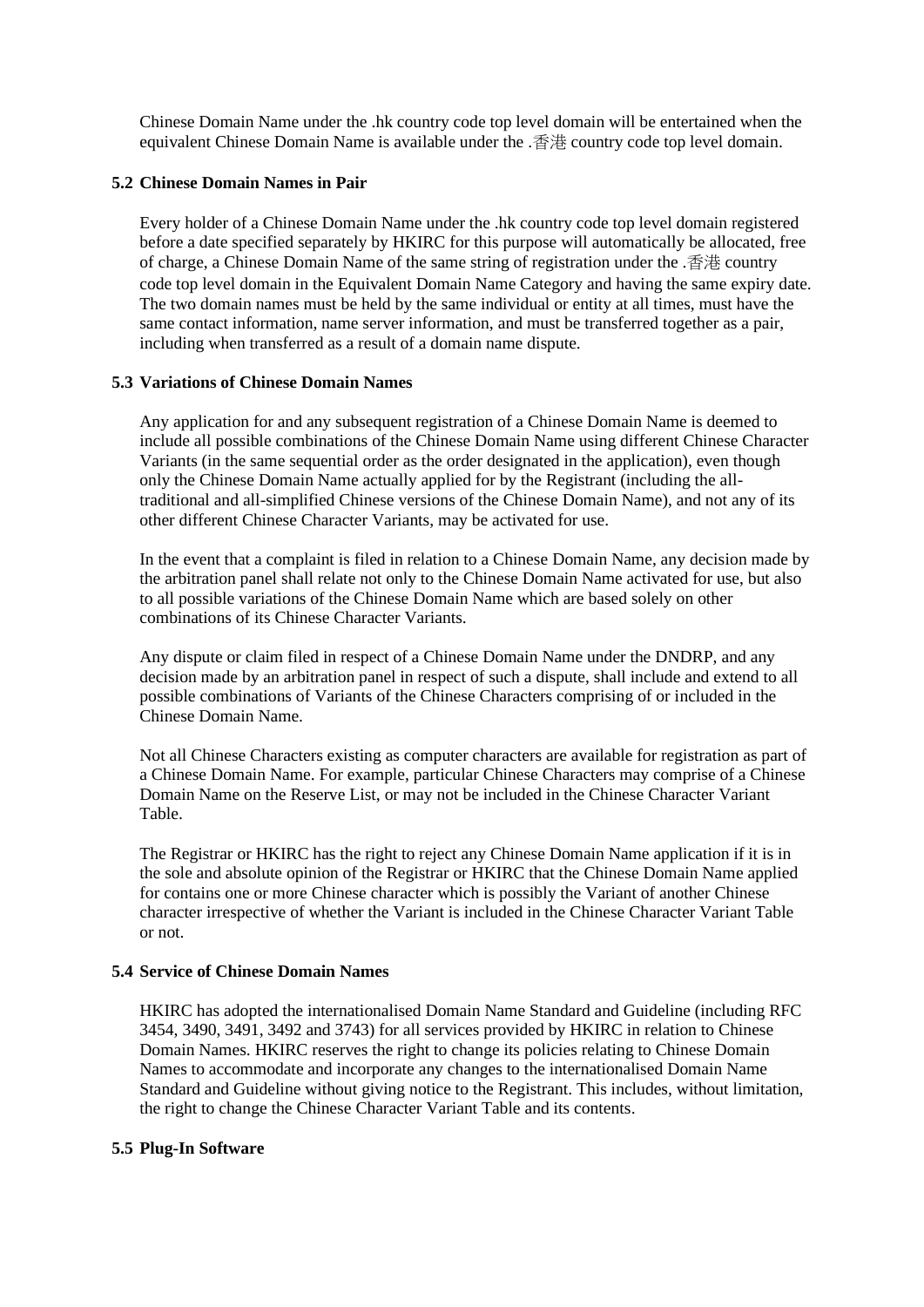The Registrant acknowledges that plug-in software may be required to use a Chinese Domain Name, and that neither HKIRC nor the Registrar provides, nor is HKIRC or the Registrar responsible for, the provision of, such plug-in software. HKIRC nor the Registrar is responsible or liable for any loss or damage incurred or suffered by any party as a result of or in connection with the use of any plug-in or other software obtained from a third party.

### **6. BUNDLING OF DOMAIN NAMES**

### **6.1 Allocation of English Domain Names to holders of Chinese Domain Names**

Registrant of a .香港 Chinese Domain Name that the domain category is having a bundled domain (whether for an existing Domain Name registration or a new Domain Name application) which has not been bundled with an English Domain Name is entitled to register, free of charge, an English Domain Name in the Equivalent Domain Name Category, and having the same expiry date.

### **6.2 Allocation of Chinese Domain Names to holders of English Domain Names**

Registrant of an English Domain Name that the domain category is having a bundled domain (whether for an existing Domain Name registration, or a new Domain Name application) which has not been bundled with a .香港 Chinese Domain Name is entitled to register, free of charge, a Chinese Domain Name under the .香港 country code top level domain in the Equivalent Domain Name Category, and having the same expiry date.

### **6.3 Time for Applications under clauses 6.1 and 6.2**

Registrant applying for either an English Domain Name in the Equivalent Domain Name Category under clause 6.1 or a Chinese Domain Name under the .香港 country code top level domain in the Equivalent Domain Name Category under clause 6.2 may apply at any time prior to ninety (90) days before the expiry of the existing Domain Name.

# **6.4 Bundling of Allocated Domain Names**

Domain Names allocated under clauses 6.1 or 6.2 will, on allocation, be automatically bundled together with the Domain Name to which they relate.

# **6.5 Bundling of Existing Domain Names**

Registrant holding an existing English Domain Name registration and an existing .香港 Chinese Domain Name registration under Equivalent Domain Name Categories, and that both of which are not already bundled with other Domain Names, may apply at any time via the Registrar to bundle these two Domain Names together (together with Domain Names referred to in clause 6.4, "Bundled Domain Names").

If two existing Domain Names are bundled together under this clause 6.5, after bundling, the two Bundled Domain Names will have a new expiry date, equal to the sum of the expiry dates for the two Domain Names bundled together.

#### **6.6 Effect of Bundling Domain Names**

Bundled Domain Names:

(a) will be treated as one Domain Name for the purposes of transfer and renewal;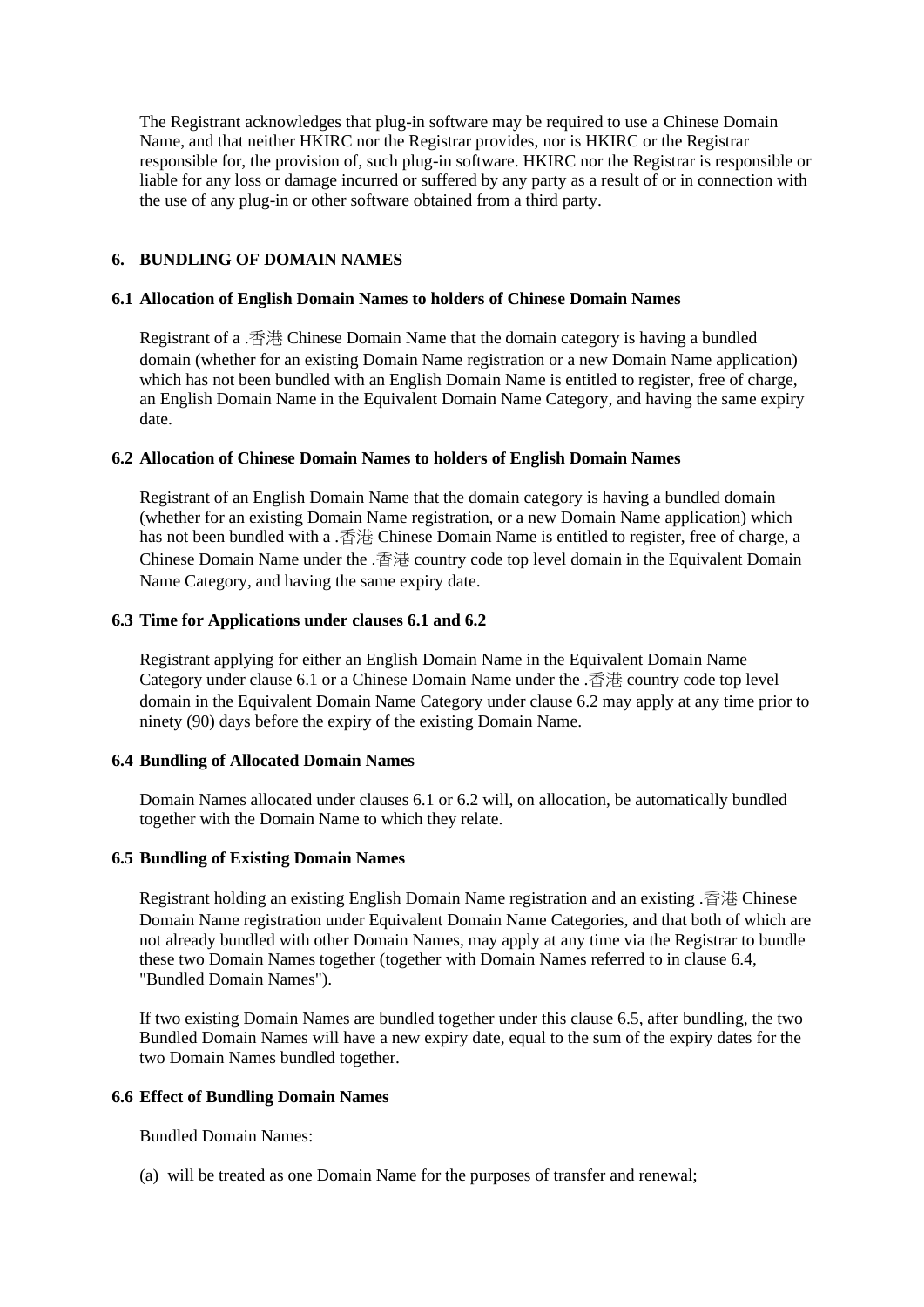- (b) will have the same expiry date;
- (c) must have the same individual or entity listed as the registrant for both of the Domain Names in the bundle, and any change of holding right or transfer of one or more of the Domain Names in the bundle (but not the whole bundle) will require the Bundled Domain Names to be unbundled;
- (d) must be administered by the same registrar; and
- (e) will be subject to one set of fees and charges.

If at any point the Registrant wishes to unbundle the Bundled Domain Names held by the Registrant, the Registrant may do so via the Registrar, subject to payment of any fees due in relation to the unbundled Domain Names in accordance with the Registration Agreement.

### **6.7 Registry's discretion in accepting Bundled Domain Names**

Applications to bundle or unbundle Domain Names are subject to HKIRC's sole and absolute discretion and approval.

### **7. RESERVED DOMAIN NAMES AND PROHIBITED DOMAIN NAMES**

#### **7.1 Right to reserve Domain Names**

HKIRC has the right to reserve, in HKIRC's sole and absolute discretion, Domain Names at any time, including for the purpose of auctioning the Domain Names in accordance with clause 8.2 or for the purpose of preventing registration of Domain Name that contravene the Acceptable Use Policy, and to prevent those reserved Domain Names from being registered. HKIRC is not required to inform the Registrant or the Registrar of the reason for the reservation of any Domain Name.

#### **7.2 Prohibited Domain Names**

The following Domain Names may be refused registration:

Domain Names that are:

- (a) all single-character labels, including A to Z, 0 to 9 and '-';
- (b) generic top-level domains established by Internet Corporation for Assigned Names and Numbers (ICANN) including, but not limited to, sponsored top-level domains announced by ICANN;
- (c) country code top-level domains announced by the Internet Assigned Numbers Authority (IANA);
- (d) common Chinese surnames in the HKSAR (for idv.hk and Second Level Domain Names only)
- (e) technical terms;
- (f) words controlled by law and order authorities in the HKSAR;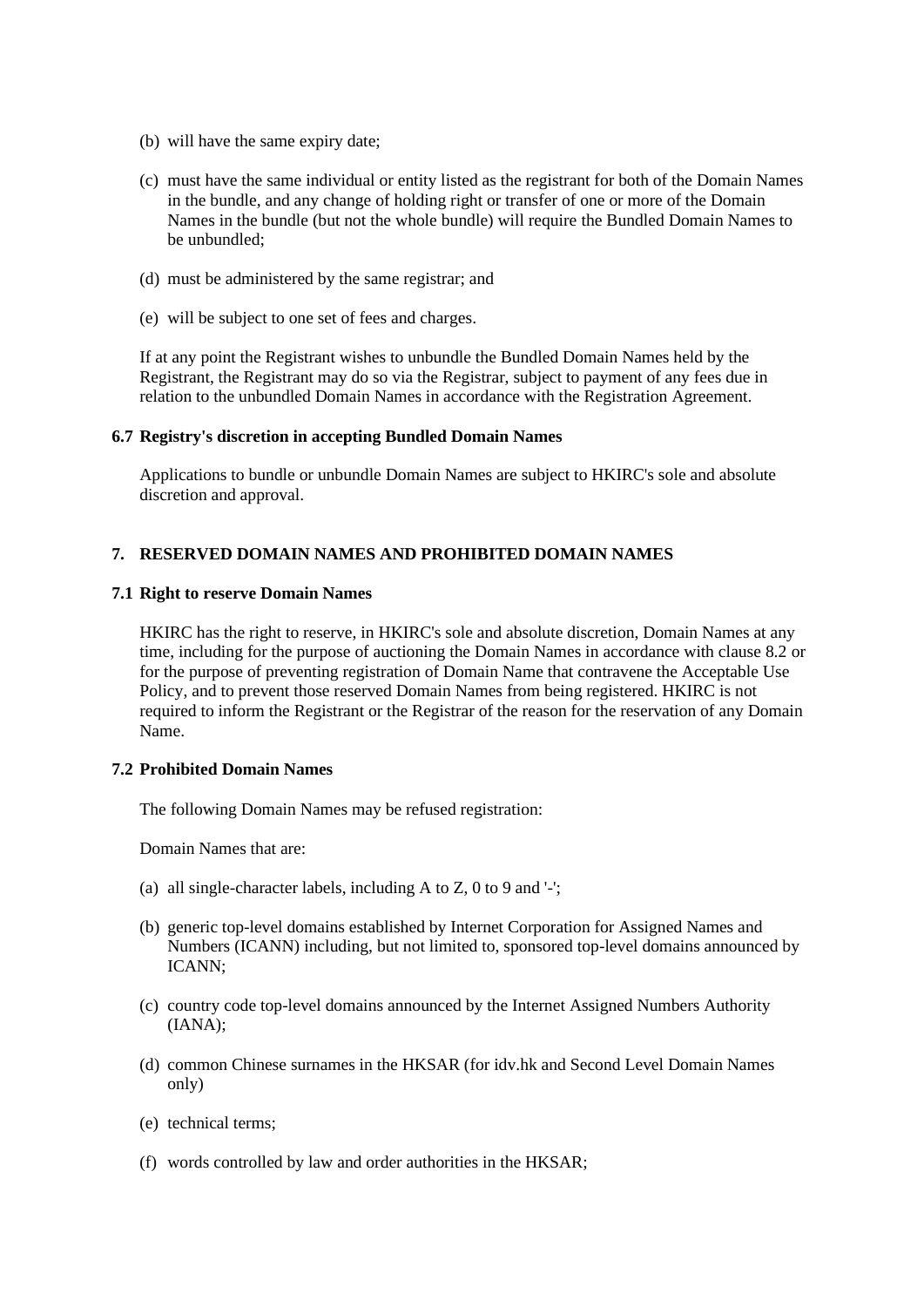- (g) current and likely new types of Domain Names;
- (h) terms used for operations

Additionally, in the case of Chinese Domain Names, Domain Names which HKIRC considers to be:

- (i) Chinese translations of generic top-level domains announced by Internet Corporation for Assigned Names and Numbers (ICANN) or sponsored top-level domains announced by ICANN;
- (j) names of countries or regions that use Chinese as their language;
- (k) common technical terms related to domain names and related international name associations;
- (l) types and levels of schools and other educational institutions in the HKSAR;
- (m) common Chinese surnames in the HKSAR (for .個人.hk, .個人.香港 and Second Level Domain Names only);
- (n) Chinese words controlled by law and order authorities in the HKSAR;
- (o) current and likely new types of Chinese Domain Names;
- (p) Chinese words of operational needs; or
- (q) such other English or Chinese words as reserved by HKIRC.

#### **7.3 Reservation of right to use certain Domain Name**

HKIRC reserves the right in its sole and absolute discretion to use any Domain Name included on the Reserve List for any purpose. HKIRC is not required to inform Registrants or Registrar of the reasons for including a Domain Name on the Reserve List.

### **7.4 Use of the word "government"/"**政府**"**

With the exception of Domain Names registered under .gov.hk, .政府.hk, or .政府.香港, any application to register a Domain Name may be rejected where the application for Domain Name consists of or contains a reference to the word "government" or "政府" or related words where such use is likely, in the Registrar's or HKIRC's own opinion, to connote that a Registrant has authorisation from the HKSAR Government.

# **7.5 Use of the word "bank"/"**銀行**"**

If a Registrant applies to register a Domain Name that uses the word "bank" or "銀行" or any of their derivatives in English or Chinese or any translation of them, or uses the letters "b", "a", "n", "k" or the characters "銀" "行" in that order in the Domain Name, the Registrant must include in their application for such a Domain Name a true copy of the specific consent granted by the Monetary Authority (MA) under section 97 of the Banking Ordinance for the use of banking names or descriptions. This requirement does not apply if the Registrant is not restricted from using banking names and descriptions by the relevant provisions of section 97 of the Banking Ordinance (e.g., as a bank authorized under the Banking Ordinance) or by the general consent given by the MA under section 97 of the Banking Ordinance.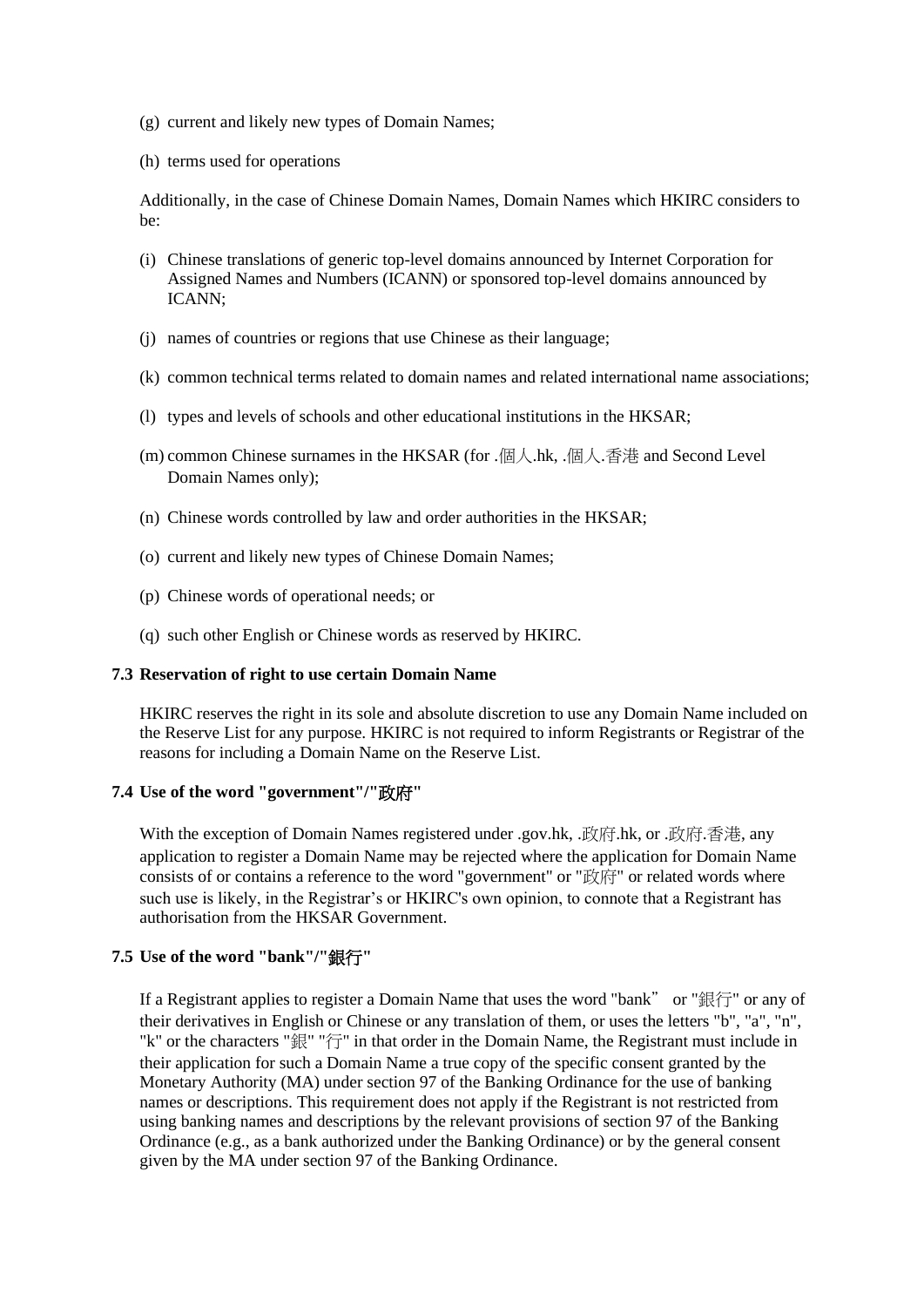Registration of a Domain Name may be refused or cancelled if the Registrant fails to comply with this clause 7.5, or if, in the Registrar's or HKIRC's opinion, the Domain Name registration may lead to the Registrant's contravention of section 97 of the Banking Ordinance.

Further details of the restriction on use of banking names and descriptions under section 97 of the Banking Ordinance can be found at:

[Section 97 of the Banking Ordinance \(Cap.155, the Laws of Hong Kong\)](https://www.elegislation.gov.hk/hk/cap155?xpid=ID_1438402729997_001)

[Chapter 7 of the Guide to Authorization issued by the MA](https://www.hkma.gov.hk/media/eng/doc/key-functions/banking-stability/guide-authorization/Chapter-7.pdf)

# **7.6 Use of the word "insurance", "assurance" or "**保險**"**

If the Registrant applies to register a Domain Name that contains the words "insurance", "assurance" or "保險" or which otherwise fall within any of the restrictions under section 120 of the Insurance Ordinance (Cap 41), the Registrant must provide with the application the written consent issued by the Insurance Authority with respect to the Registrant's use of such Domain Name.

The Registrar or HKIRC may refuse to register or may cancel the registration of a Domain Name if the Registrant does not comply with this clause 7.6, or the Domain Name registration may lead, in the Registrar's or HKIRC's opinion, to a contravention of section 120 of the Insurance Ordinance (Cap 41).

Further details of the restriction on use of the words "insurance", "assurance" and "保險" under section 120 of the Insurance Companies Ordinance can be found in:

[Section 120 of the Insurance Companies Ordinance \(Cap.41, the Laws of Hong Kong\)](https://www.elegislation.gov.hk/hk/cap41!en?xpid=ID_1564629346258_001&INDEX_CS=N)

#### **7.7 Controlled Words**

A Registrant must not apply for a Domain Name which comprises of or incorporates a word the use of which is subject to prohibition or restriction under applicable legislation of the HKSAR ("Controlled Word") unless the Registrant is satisfied that its use of the Domain Name will not contravene the provisions of such legislation. Neither HKIRC nor the Registrar assumes any responsibility for vetting Domain Name applications to ensure that the Domain Names do not comprise of or incorporate a Controlled Word.

The Registrar or HKIRC may refuse to register or may cancel the registration of a Domain Name if the Registrant fails to comply with this clause 7.7, or if, in the Registrar's or HKIRC's opinion, the Domain Name registration may lead to the Registrant's contravention of any applicable legislation of the HKSAR.

#### **7.8 Other situations giving rise to refusal of a Domain Name**

The Registrar and/or HKIRC are entitled to refuse any application to register a Domain Name due to other technical and operational considerations, or if the registration of such Domain Name would cause confusion to the public, be in breach of the Acceptable Use Policy, be contrary to the national security or interests of the HKSAR, or otherwise be contrary to any law of the HKSAR. Both the Registrant and the Registrar acknowledge that HKIRC retains the right to conduct final checks on all Domain Name registrations or applications, and reserves the right to refuse the registration or continuation thereof for a Domain Name if HKIRC in its sole and absolute discretion deems fit.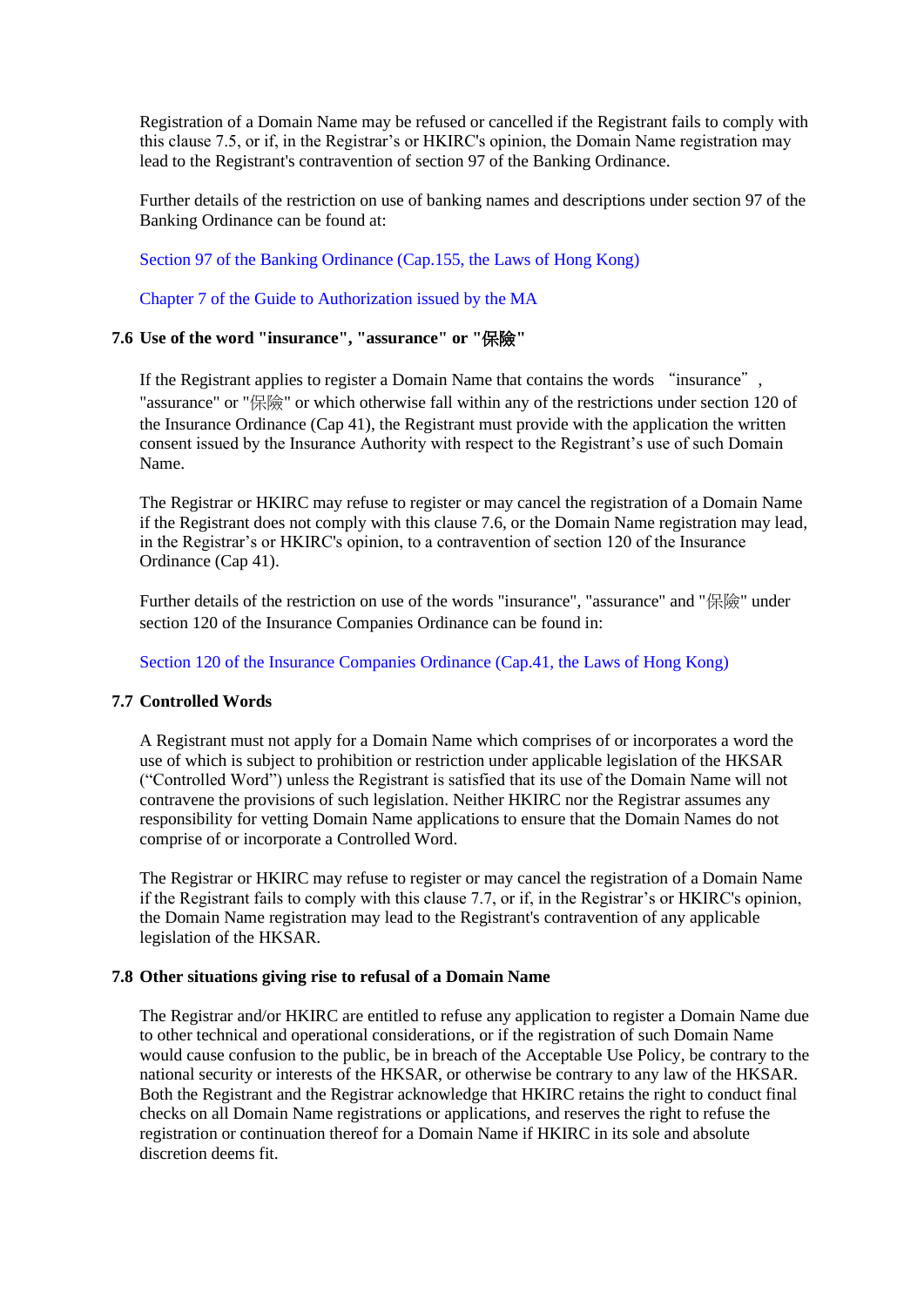### **8. ALLOCATION POLICY**

### **8.1 General allocation of Domain Names**

Subject to any rules, policies or special promotional periods as announced or adopted by HKIRC, all applications to register a Domain Name will be processed on a first-come-first-served basis.

### **8.2 Auctioning of Domain Names**

HKIRC may in its sole and absolute discretion decide to auction certain Domain Names that it has reserved or have not been registered. HKIRC will provide notice to the Registrar of any upcoming auctions by posting the details of the auction on HKIRC's website fourteen (14) calendar days before the auction commences.

# **9. APPROVAL OF APPLICATION FOR A DOMAIN NAME**

### **9.1 Approval and Activation of a Domain Name**

The day on which HKIRC activates the Domain Name registration with the registration recorded in HKIRC's database shall be the effective date of the registration of the Registrant's Domain Name (the "Activation Date"). A Domain Name shall be registered for the term specified by the Registrant in the Domain Name application as accepted by the Registrar.

#### **9.2 Refusal to register a Domain Name**

HKIRC may in its sole and absolute discretion, refuse to register any Domain Name selected by the Registrant, including, without limitation on the ground set out in these Registration Policies. HKIRC is not obliged to provide the Registrar or the Registrant with any reasons or grounds for such refusal but on the Registrant's reasonable request and in its sole and absolute discretion, HKIRC may inform the Registrant of such reasons or grounds.

### **9.3 Provision of services by HKIRC**

HKIRC may, in exceptional circumstances and at its sole and absolute discretion, provide the Domain Name Services directly to an applicant or a Registrant.

### **10. EFFECTS OF REGISTRATION**

#### **10.1 Right to use Domain Name**

Once the Registrant's application for registration of a Domain Name has been approved, the Registrant shall have the right to use the Domain Name as the Registrant's address on the Internet subject to the Registrant's compliance with these Registration Policies, the Registration Agreement and the Published Policies.

### **10.2 Registration does not constitute ownership**

The Registrant's registration of a Domain Name does not constitute and shall not be used by the Registrant as evidence of ownership of the Domain Name.

### **10.3 No responsibility for use of Domain Name**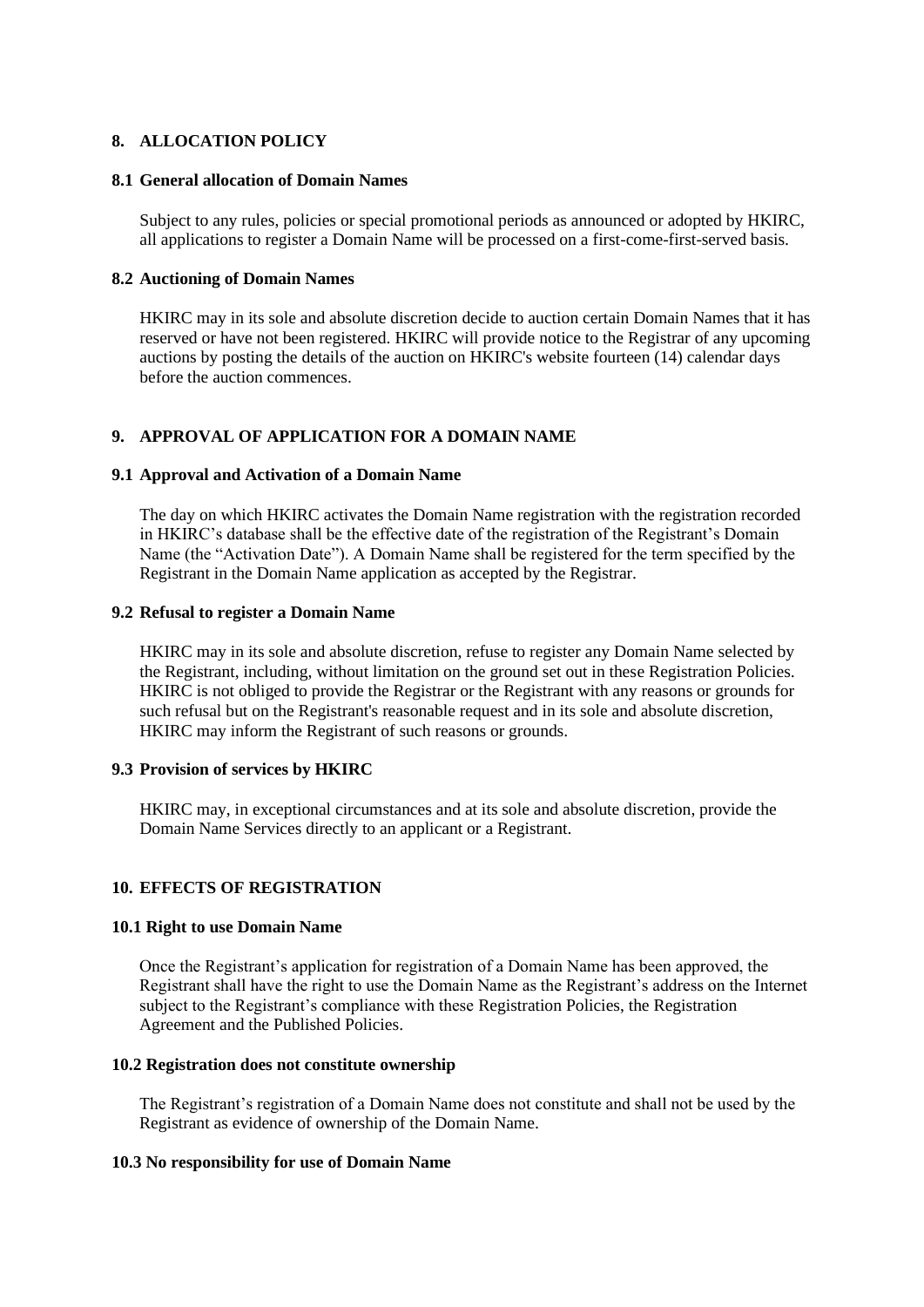HKIRC is not responsible for the use of any Domain Name or the content of the website referenced by the Domain Name. HKIRC has not approved or endorsed any of the content of the website referenced by the Domain Name, and no express or implied warranty, representation or statement is made or given by HKIRC as to the accuracy, fitness for any particular purpose, noninfringement (including any infringement of trademarks or service marks, whether registered, or unregistered in any jurisdiction), reliability, security, or freedom from computer virus in relation to the website referenced by the Domain Name. HKIRC does not and will not accept or assume any liability, obligation or responsibility whatsoever for any loss or damage of any kind (including without limitation any indirect, special, incidental or consequential loss or damage) howsoever arising from or in connection with any use of any Domain Name or the content of the website referenced by the Domain Name, regardless of whether such claim is brought by the Registrant or any third party.

### **10.4 No decision as to legality of Domain Name**

By registering a Domain Name neither HKIRC nor the Registrar has made any determination, nor are HKIRC or the Registrar capable of making any determination, with respect to the legality of the Domain Name registration or otherwise evaluating whether registration or use of the Domain Name may infringe any rights of a third party. As a consequence, the Registrant shall not use the fact that the Domain Name has been registered as a defence in any legal proceedings brought against the Registrant by any party in connection with such registration or use of the Domain Name.

### **10.5 Publication of Registrant's personal data**

By applying for a Domain Name, the Registrant consents to HKIRC and the Registrar publishing the Registrant's details, including but not limited to the name, the administrative contact's particulars (including name, address, telephone number(s), fax number, and email address), the dates relating to the registration of the Domain Name and results of any dispute resolution proceedings, if the Registrant's application is approved. The Registrant acknowledges and agrees that organizations other than HKIRC and the Registrar, as well as members of the public will have access to all or some of such information, for the purpose of obtaining information about the Domain Name registration or any other related purpose pursuant to HKIRC's privacy policy and personal information collection statement. Any personal data will be handled in accordance with the Personal Data (Privacy) Ordinance (Cap.486), the European Union 2016/679 General Data Protection Regulation and/or other applicable laws. For further details, please see HKIRC's Privacy Policy.

#### **10.6 Registrant to provide accurate personal data**

The Registrant shall provide to the Registrar or HKIRC complete and accurate data and promptly correct and update them during the term of the Domain Name registration.

#### **10.7 Registrar to monitor Domain Names**

The Registrar shall monitor status of Domain Names registered through the Registrar and shall at its own initiative or on receipt of any complaint, conduct checks and verify if any Domain Name is being used for phishing, spam advertising or any other unlawful or illegitimate purpose. The Registrar shall delete or suspend a Domain Name if so directed by HKIRC, upon HKIRC's request, or upon receipt of any notice from any government or law enforcement authority (including without limitation the HKSAR Police Force, or the Office of Communications Authority) that the use of the Domain Name or the website referenced by the Domain Name is in breach of any laws, directives, guidelines, codes of practice or regulations issued by such local authorities, is used for or in connection with illegal activities or is in HKIRC's reasonable belief that the continuation of registration of the Domain Name or the operation of any website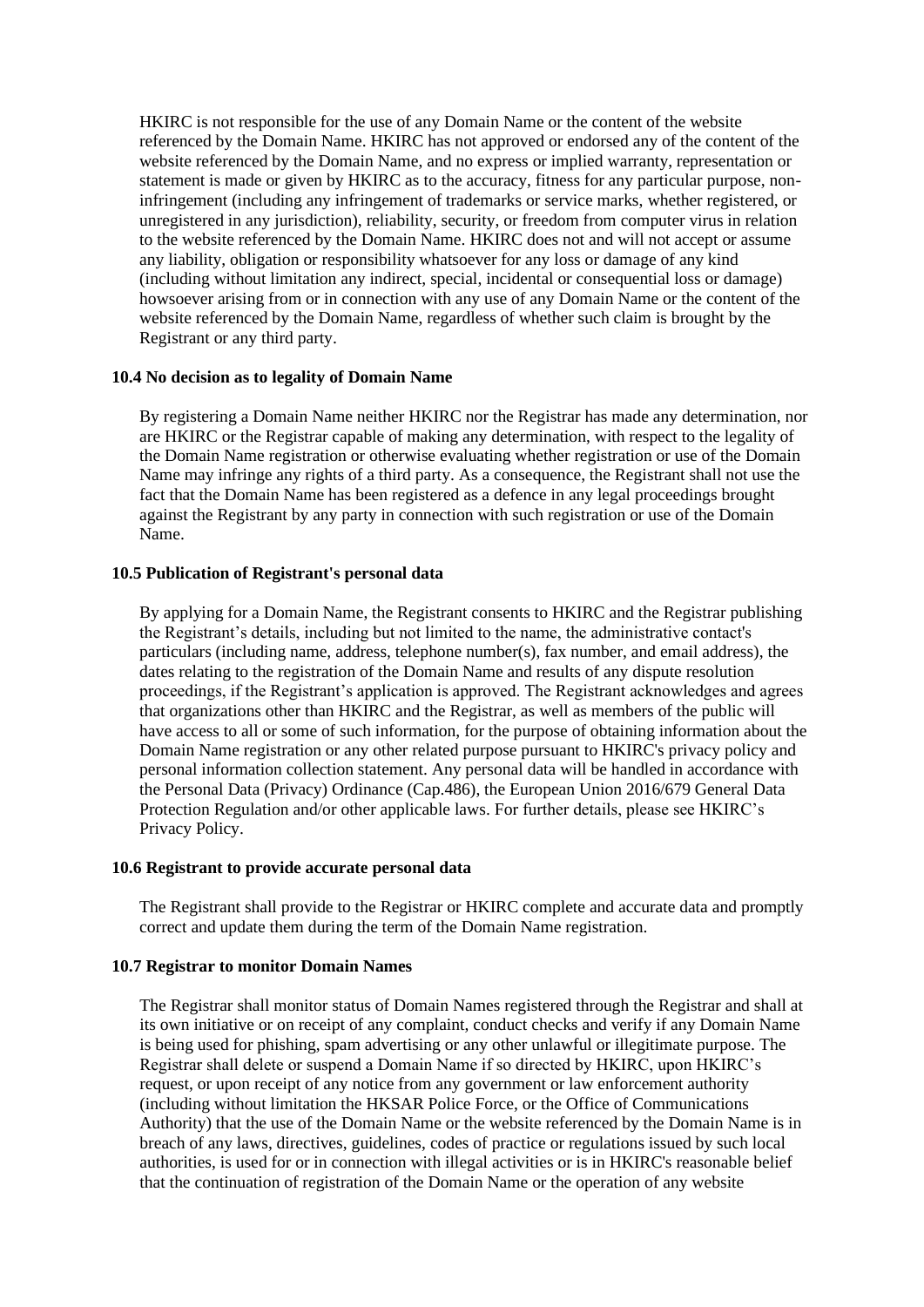referenced by the Domain Name is likely to damage, adversely affect, or prejudice the goodwill, reputation and/or operation of HKIRC or the domain name industry in the HKSAR, or may expose HKIRC to the risk of third party claims or civil or criminal prosecution. HKIRC can suspend or delete the Domain Name if the Registrar fails to take action in a specific period.

### **11. NAME SERVERS**

### **11.1 Provision of name servers details**

In order to activate a Domain Name registration, the Registrant must list at least two independent name servers in the application form. These name servers must be operational, connected to the Internet, and able to receive queries in relation to the Domain Name and respond to any such queries accordingly. The contact persons provided by the Registrant in the application form shall be responsible for and familiar with the Domain Name service and its operation.

#### **11.2 Cancellation of Domain Name registration if name servers not operational**

A Domain Name registration may be cancelled if the name servers listed in the Registrant's application are not fully set up, operational or connected to the Internet within thirty (30) calendar days after the Activation Date or if the name servers persistently do not respond to the queries in relation to the Domain Name.

#### **11.3 Provision of temporary name server records**

If the Registrant does not provide any valid name server details when applying to register a Domain Name, HKIRC or the Registrar may provide temporary name server records from the Activation Date until the records of the Domain Name are modified or the Domain Name registration is cancelled or transferred.

### **11.4 Modifying temporary name server details**

The Registrant can modify the name server details temporarily provided by the Registrar or HKIRC for any newly registered Domain Name of the Registrant in accordance with clause 13.3.

### **12. PASSWORDS**

### **12.1 Account password**

The Registrant shall choose and assign a password for the Registrant's registration account with the Registrar ("Account Password"). The Registrar will use the password as the identification key for future modification of the Registrant's Domain Name registration information held by the Registrar. It is the sole responsibility of the Registrant to safeguard such passwords from any unauthorized use. In no event will HKIRC or the Registrar be liable for the unauthorized use or misuse of a Registrant's password.

### **12.2 Authorisation Code**

In addition to the Account Password, the Registrant will be assigned an authorisation password (also called the "authorisation code") in respect of each Domain Name registration which must be provided by the Registrant to a new Registrar in moving any Domain Name registration and requesting a new Registrar to manage the Domain Name. Provision of the authorisation password is also proof that the Registrant agrees to allow the change of Registrar for the Domain Name registration.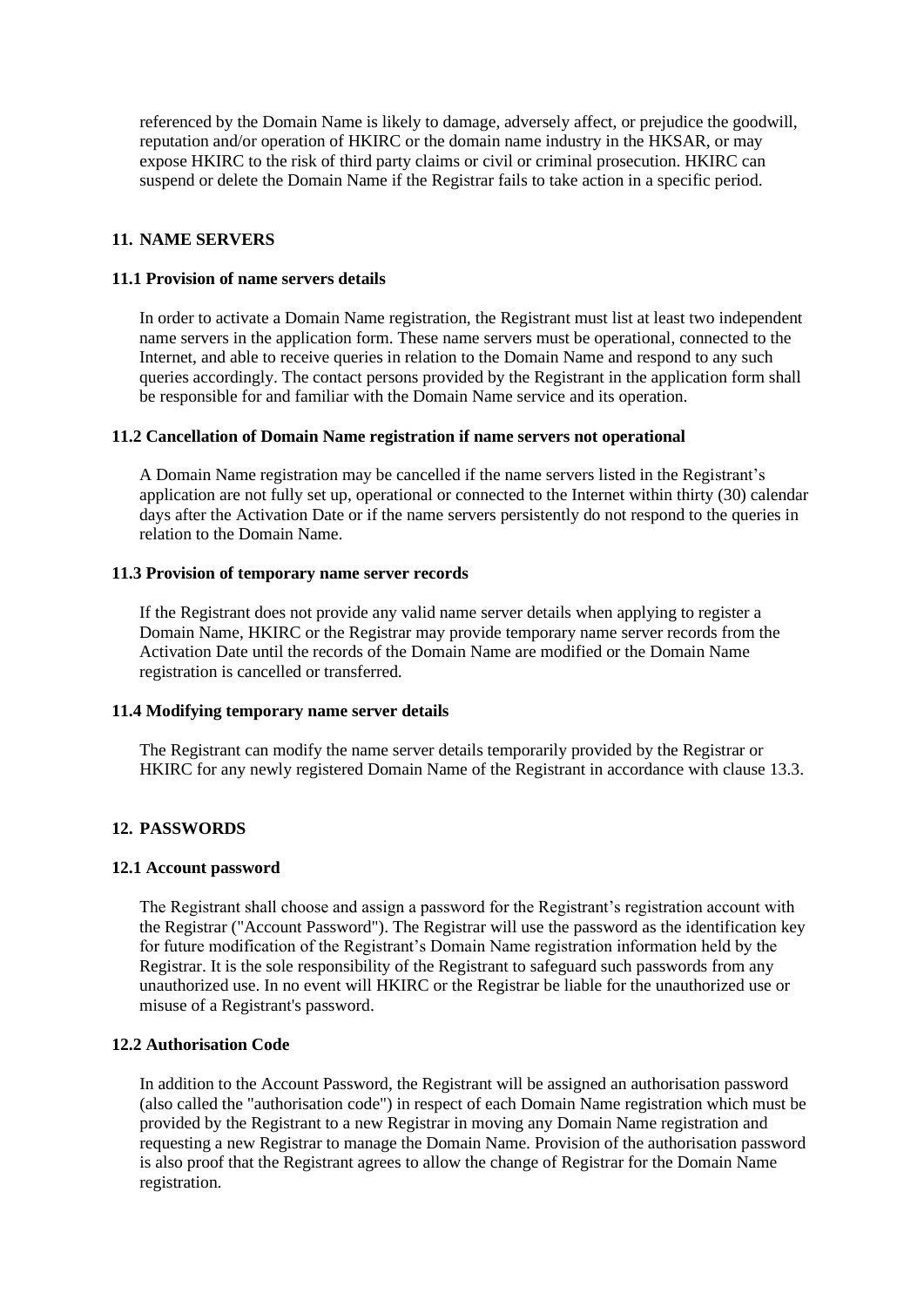# **13. MODIFICATION OF DOMAIN NAME DETAILS**

The Registrant shall ensure that all information in the registration record for a Domain Name is up-to-date, complete and accurate.

### **13.1 Online modification form**

The Registrant may modify a Domain Name registration by submitting a modification request, either to the Registrar directly or through a Reseller.

### **13.2 Modification of contact information**

The Registrar will accept the request for modification of contact information of a Domain Name registration when the correct password for that Domain Name registration is submitted. The Registrar shall send an e-mail notification to both the new and old administrative contacts and technical contacts after the change of contact information is activated.

#### **13.3 Modification of name servers**

The Registrar will accept the request for modification of the name servers of a Domain Name registration when the correct password for the Account containing that Domain Name registration is submitted. The Registrar will send an e-mail notification to the administrative contact and the technical contact on receipt of the online modification form.

# **14. REGISTRAR'S ACTS**

### **14.1 Registrar's actions are binding on the Registrant**

By acting on the Registrant's behalf, the Registrar certifies that it:

- (a) is authorized to apply for Domain Name Services on the Registrant's behalf;
- (b) is authorized to bind the Registrant to the terms and conditions of these Registration Policies; and
- (c) has notified the Registrant of the terms and conditions of these Registration Policies, the Registration Agreement and all Published Policies.

### **14.2 Responsibility of Registrar**

By submitting or proceeding with any applications for Domain Name Services, the Registrant agrees to be responsible for any errors made by the Registrar or its Reseller, and the Registrant's continued use of the Registrar services shall rectify and affirm any unauthorized actions of the Registrar.

### **14.3 No refund of fees due to error by Registrar**

HKIRC shall not refund any fees paid by the Registrant or the Registrar on the Registrant's behalf for any reason, including, but not limited to, where the Registrar or its Reseller incorrectly provides information in the application process; the Registrar or its Reseller changes or otherwise modifies the Domain Name record of the Registrant incorrectly; or the Registrar, or its Reseller fails to comply with the terms and conditions of these Registration Policies, the Registrar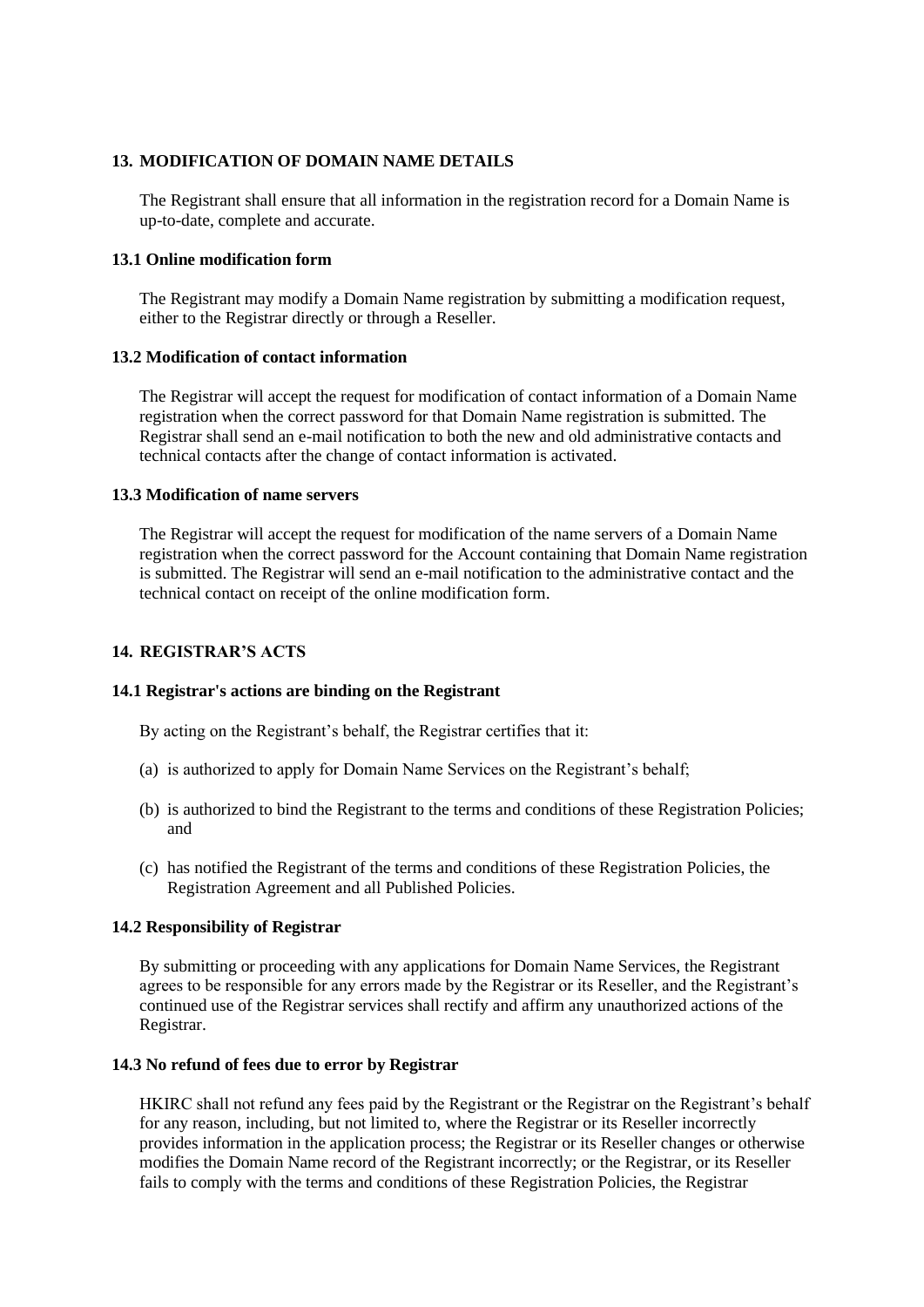Agreement, the Registration Agreement or any Published Policies. For the avoidance of doubt, HKIRC is not bound by, or obliged to rely on any representations made by, the Registrar.

# **15. CANCELLATION OF DOMAIN NAMES**

#### **15.1 Cancellation at Registrant's request**

The Registrant may only cancel its Domain Name registration by submitting a request to the Registrar. The Registrar will accept a cancellation if the information is correct. The Registrar will send an e-mail notification to the administrative contact and the technical contact on receipt of the cancellation request. The Registrar will cancel the Registrant's Domain Name registration if the Registrar does not receive any valid objection within seven (7) calendar days from the date that the Registrar notifies HKIRC, together with the administrative contact of the Domain Name registration.

### **15.2 Cancellation by Registrar or HKIRC**

HKIRC or the Registrar may cancel a Domain Name registration for any of the reasons provided in the Registration Agreement or the Published Policies, including but not limited to:

- (a) on receiving a written request from the Registrant in the prescribed form, requesting cancellation of the Domain Name registration; or
- (b) if the Registrant does not pay the Registrar the requisite fees or provide the Registrar with the requisite documentary proof for its Domain Name registration by the due dates, or the Registrar does not pay the requisite fee to HKIRC; or
- (c) pursuant to clause 23.2 when an arbitration panel has rendered a decision that the Domain Name registration be cancelled; or
- (d) if the Registrant uses or allows the Domain Name to be used, or acquiesces to the Domain Name being used, in any manner or for any purpose which is illegal or which otherwise violates any law, rule, regulation, order or other legal instrument in force in HKSAR, or if there are reasonable grounds to believe that the Registrant has done or is doing so;
- (e) if HKIRC or the Registrar believes, on reasonable grounds, that allowing the registration of the Domain Name to continue exposes HKIRC, the Registrar or the industry to a real threat or risk (in the sense of not being trivial) that legal action will be taken against HKIRC or the Registrar, whether in HKSAR or in any other jurisdiction;
- (f) if HKIRC or the Registrar believes, on reasonable grounds, that allowing the registration of the Domain Name to continue is likely to damage or adversely affect HKIRC's, the Registrar's or the industry's reputation and/or goodwill, whether in HKSAR or elsewhere;
- (g) if HKIRC or the Registrar believes, on reasonable grounds, that allowing the registration of the Domain Name to continue is likely to put HKIRC or the Registrar in conflict with any statutory obligations or the terms of a HKSAR court order;
- (h) if:
	- (i) the Registrant breaches any of the terms of these Registration Policies, Published Policies (such as the Acceptable Use Policy) or the Registration Agreement; or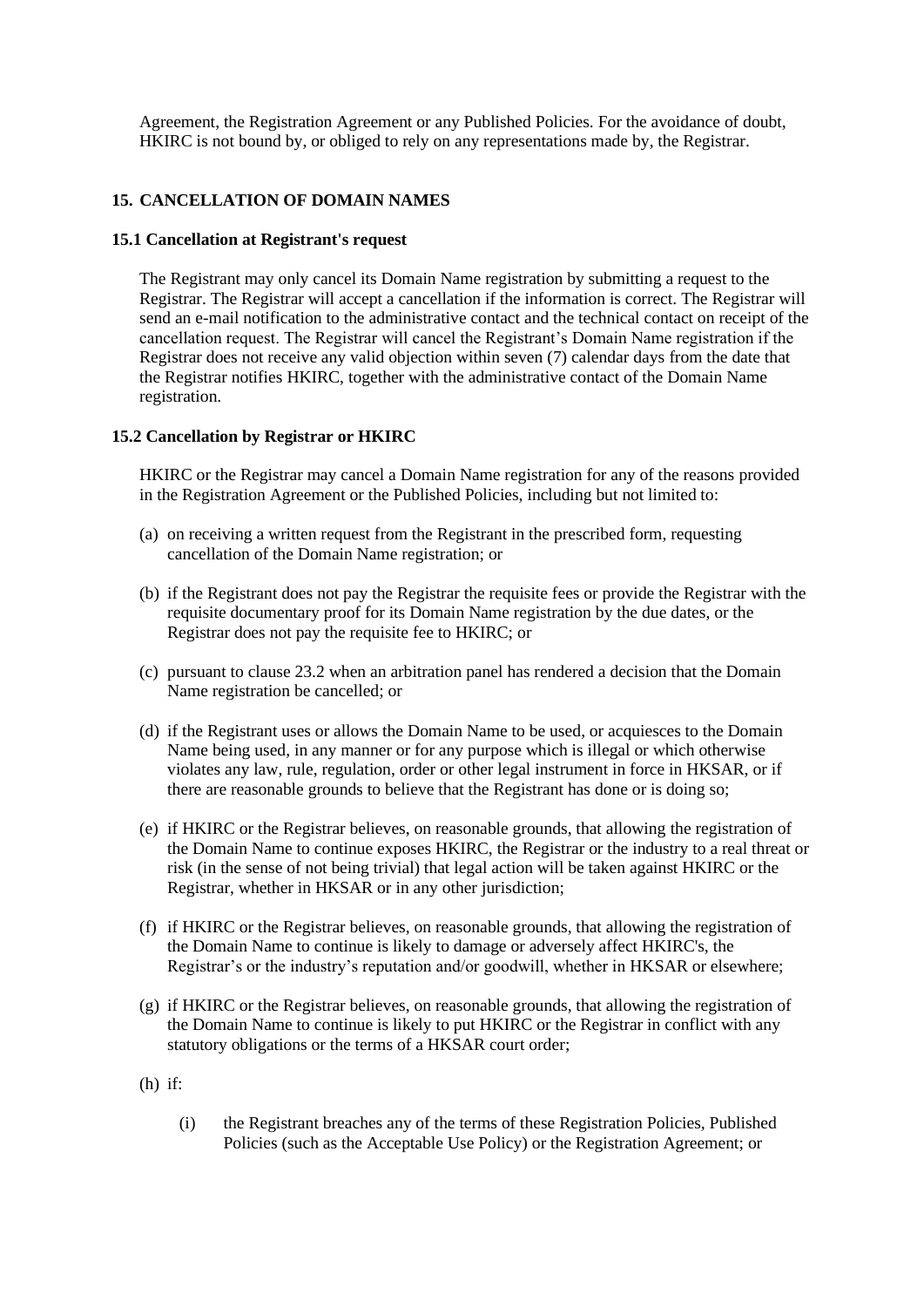- (ii) the Registrant's Domain Name registration is challenged by a third party who has applied to a Dispute Resolution Service Provider (as defined in the DNDRP) for resolution of the dispute and the Registrant refuses to submit to the arbitration proceedings in accordance with the DNDRP; or
- (iii) in HKIRC's or the Registrar's determination, registration or use of the Domain Name contravenes any of these Registration Policies, Published Policies, or the relevant Registration Agreement; or
- (iv) in HKIRC's or the Registrar's determination, fraud was committed in the registration process for the Domain Name, any information provided by the Registrant is false or misleading, or any information which is material to the decision to register the Domain Name or to continue to provide the Registrant with domain name registration services has been concealed or omitted; or
- (v) the name servers listed in the Registrant's application are not fully set up, operational or connected to the Internet within thirty (30) calendar days of the Activation Date or the name servers persistently do not respond to any queries in relation to the Domain Name; or
- (i) if either HKIRC or the Registrar decide in their sole and absolute discretion that it is undesirable or unsuitable to maintain the registration of the Domain Name; or
- (j) if the Registrant is an individual, the Domain Name is not transferred within one year after the appointment of the executor or administrator of his estate; or
- (k) if the Registrant is a company or organisation, on its dissolution or striking off from the Register of Companies in the HKSAR, or on the completion of its liquidation or winding-up process.

### **15.3 Notice of cancellation of a Domain Name**

If any of the events stated in clause 15.2(h) occurs, the Registrar shall send the Registrant a written notice, describing the reason for the proposed cancellation of the Domain Name registration. The Registrant has seven (7) calendar days from the date the Registrar sends to the Registrant the notice to provide evidence satisfactory to the Registrar that the reason for cancellation no longer exists or is not justified. If the reason for cancellation is due to the Registrant's alleged breach of these Registration Policies, the Registrant must provide evidence satisfactory to the Registrar show that it has not breached these Registration Policies, or alternatively that such breach has been remedied.

#### **15.4 Effective date of cancellation of a Domain Name**

The cancellation of the Domain Name registration shall take effect:

- (a) for cancellation under clause 15.2(a), seven (7) calendar days after the Registrar has received a written request from the Registrant in the prescribed form for the cancellation of the Domain Name registration;
- (b) for cancellation under clause 15.2(b), the day after the due date for the fee unless the fee payable is a renewal fee in which case it will be determined in accordance with clause 19.5;
- (c) for cancellation under clause 15.2(c), on the day after the end of the fourteen (14) calendar days after the Registrar receives notice of such decision;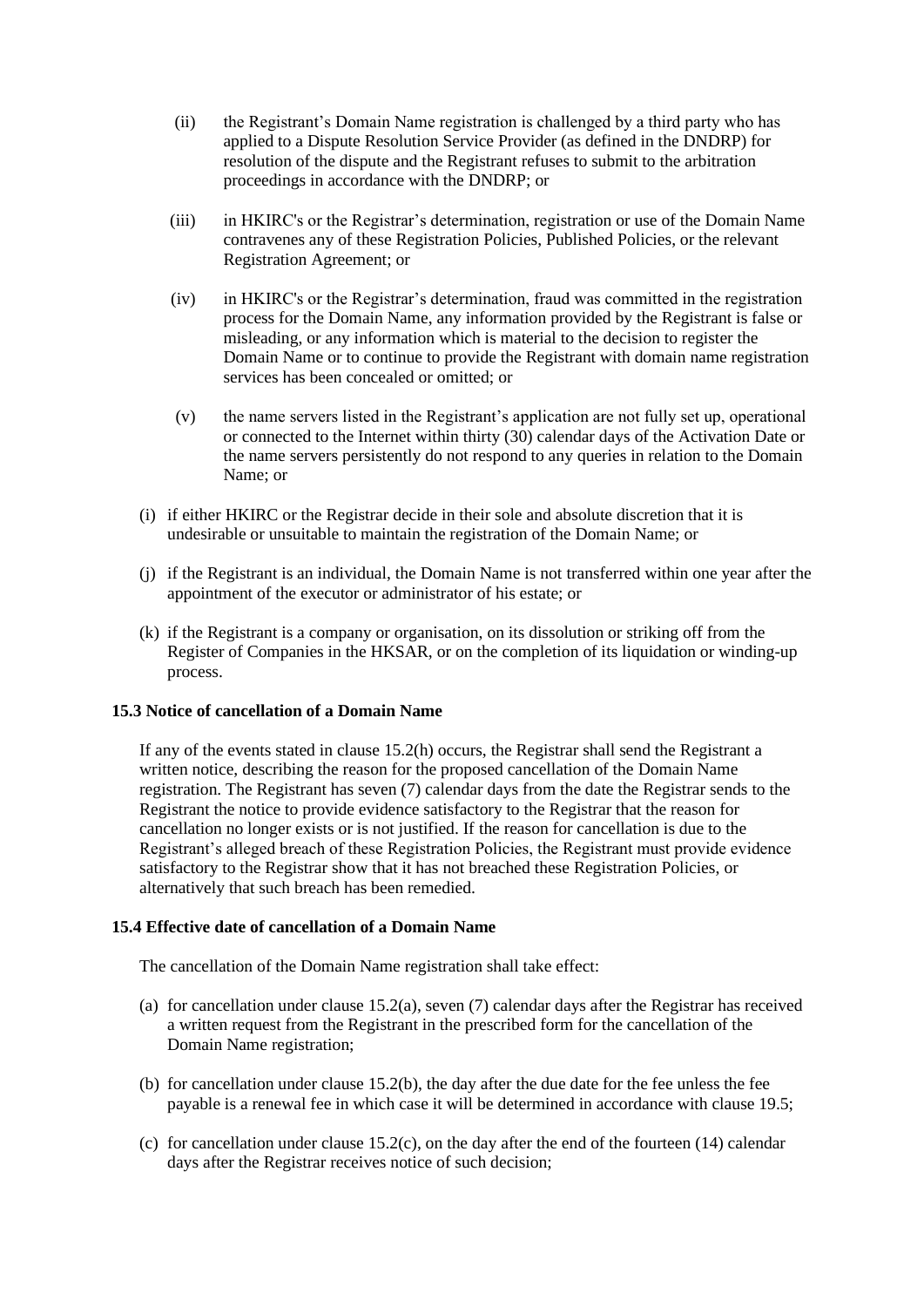- (d) for cancellation under clause 15.2(d), with immediate effect on giving the Registrant notice;
- (e) for cancellation under clause 15.2(e), with immediate effect on giving the Registrant notice;
- (f) for cancellation under clause 15.2(f), with immediate effect on giving the Registrant notice;
- (g) for cancellation under clause  $15.2(g)$ , with immediate effect on giving the Registrant notice;
- (h) for cancellation under clause 15.2(h), on the day after the end of the seven (7) calendar day period described in clause 15.3 unless the Registrant has provided the Registrar or HKIRC with evidence satisfactory to the Registrar that the reason for cancellation no longer exists or is not justified;
- (i) for cancellation under clause 15.2(i), on the day after the end of the fourteen (14) calendar days after the Registrar or HKIRC notifies the Registrant of the exercise of discretion under clause 15.2(i);
- (j) for cancellation under clause 15.2(j), on the day the Registrar has notice that the Domain Name is not transferred within one year after the appointment of the executor or administrator of his estate;
- (k) for cancellation under clause 15.2(k), on the day the Registrar has notice of the dissolution or striking off from the Register of Companies of the HKSAR or the completion of the liquidation or winding-up.

#### **15.5 Re-use of Domain Names**

Save for the situation stipulated in clause 7, once a Domain Name registration has been cancelled pursuant to this clause 15, the Domain Name shall be available for registration again after a blackout period with a date range determined by HKIRC. The maximum period for a black-out period shall be ninety (90) calendar days.

### **16. UNAUTHORIZED CANCELLATIONS**

#### **16.1 Objections to unauthorized cancellations**

If during the notification period in clause 15.1 the Registrant claims that any cancellation request relating to the Domain Name was submitted without its authorization and the Registrant objects to the cancellation, the Registrant must submit with its objection documentary proof satisfactory to the Registrar that it is the authorized Domain Name holder before the Registrar will disallow the cancellation.

#### **16.2 Approval of unauthorized modifications or cancellations**

If, during the notification period in clause 15.1, the Registrant claims that any cancellation request relating to its Domain Name was submitted without its authorization but it decides to approve the cancellation. Before the Registrar will allow the cancellation, the Registrant must:

- (a) submit with the Registrant's claim documentary proof satisfactory to the Registrar that it is the authorized Domain Name holder; and
- (b) resubmit a cancellation request to the Registrar.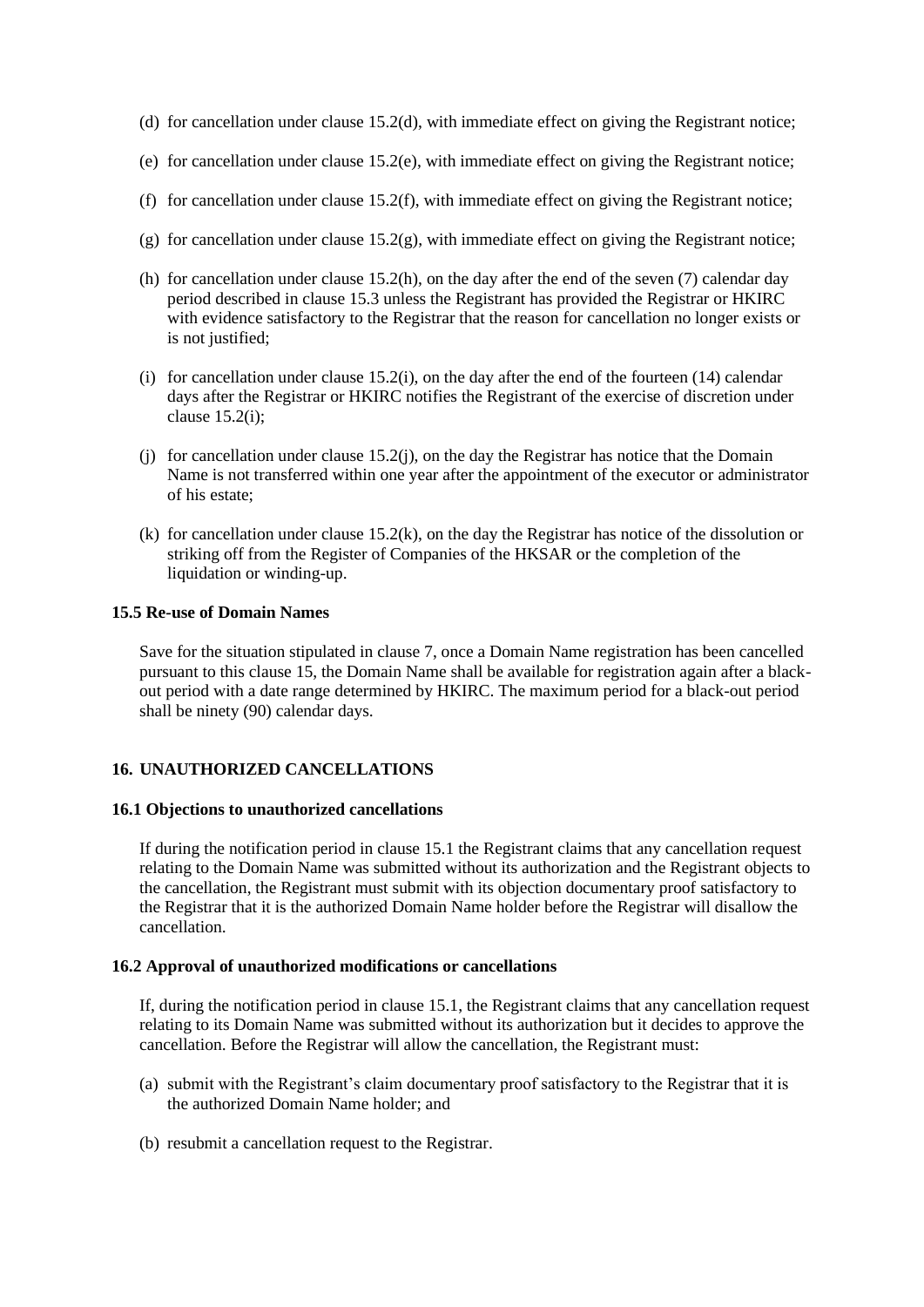# **17. INFORMATION TO BE PROVIDED BY REGISTRANT TO REGISTRAR**

### **17.1 Form of applications**

All applications for Domain Name Services shall be made, in the form and manner prescribed from time to time, by the Registrar.

#### **17.2 Provision of up-to-date information**

The Registrant shall promptly inform the Registrar of any changes, amendments or corrections to any information the Registrant has provided to the Registrar within fourteen (14) calendar days of the occurrence of such changes, amendments or corrections.

#### **18. FEES**

### **18.1 Payment of fees**

The Registrant shall pay the prescribed charges for the Domain Name Services and any of other services offered from time to time by the Registrar to the Registrant.

#### **18.2 Method of Payment**

All fees should be paid by any means to the Registrar as prescribed by the Registrar from time to time.

#### **18.3 Payment of fees by Registrar to HKIRC**

HKIRC may at times first seek payment from the Registrar for any fees payable by the Registrar to HKIRC in respect of the Domain Name Services. If the Registrar fails to pay the fees to HKIRC for whatever reason, HKIRC shall have the right to recover the fees from the Registrant. All fees shall be payable by the Registrar to HKIRC. HKIRC may (but shall not be obliged to) deduct such fees held in the HKIRC Registrar Account.

### **18.4 Service dependent on fees being paid**

Domain Name Services will only be rendered to the Registrant after HKIRC has received due payment of the applicable fees from the Registrar.

### **19. RENEWAL OF DOMAIN NAME**

#### **19.1 Conditions for renewal**

The Registrant may renew its Domain Name in accordance with these Registration Policies provided that:

- (a) the Registrant has paid all applicable fees;
- (b) the Registrant has not breached any of the provisions of these Registration Policies, the Published Policies or the Registration Agreement; and
- (c) the Domain Name is not reserved by HKIRC in accordance with clause 7.

### **19.2 Renewal of Domain Name registration**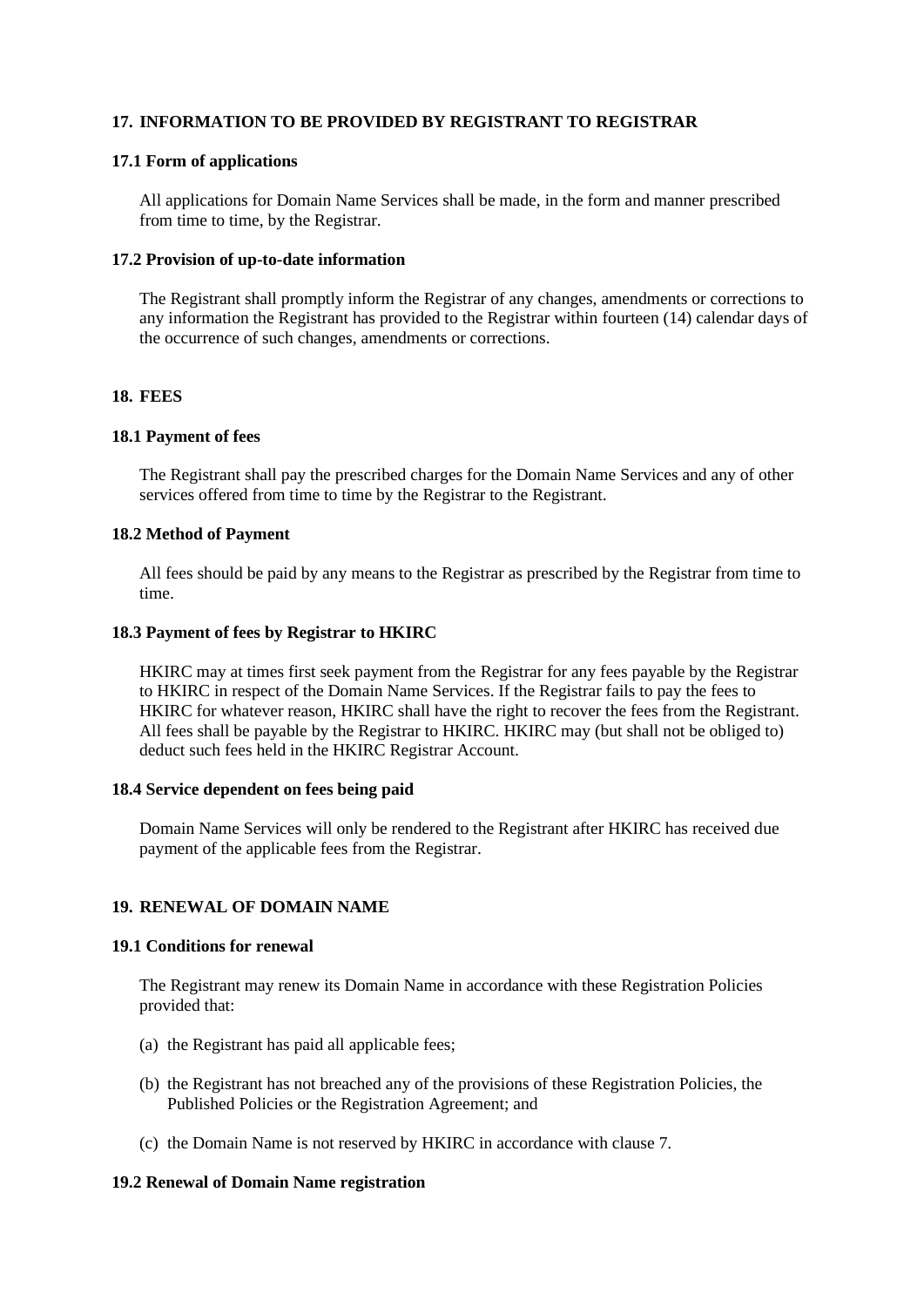At the end of each Contract Period, the Registrant must renew its Domain Name registration in accordance with the version of the Registration Agreement, these Registration Policies, and the Published Policies current at the date of renewal.

### **19.3 Election of Contract Period at Renewal**

When the Registrant renews its Domain Name registration the Registrant must elect a further Contract Period which is a Contract Period allowed by the Registrar for its Domain Name registration.

### **19.4 Renewal fees**

Renewal is subject to the fees prescribed by the Registrar under the relevant Registration Agreement, and shall be due on the first day after the end of the Contract Period. The Registrar will send an email reminder to the billing contact and the administrative contact for the Domain Name as recorded in the WHOIS records (or just the administrative contact if there is no recorded billing contact) stating when payment of the renewal fee is due.

#### **19.5 Failure to pay renewal fee**

If the Registrant fails to pay the renewal fee by the due date, the Registrar will cancel the Registrant's Domain Name registration and the Domain Name will enter a black-out period. During the black-out period the Registrant may apply to reinstate its Domain Name provided the Registrant pays the renewal fee, the late charge, and any other outstanding fees. If the Registrant does not apply to reinstate the Registrant's Domain Name registration during the black-out period the Domain Name may be released into the public domain.

### **20. TRANSFER OF REGISTRATION OF DOMAIN NAMES**

#### **20.1 Procedure for transferring a Domain Name**

The Registrant (in this clause referred to as "Transferor") may transfer the registration of its Domain Name to another party (the "Transferee") in accordance with the provisions set forth in these Registration Policies, the Published Policies and the Registration Agreement, provided:

- (a) the Transferor and the Transferee mutually consent to the transfer and jointly execute a Transfer Form and Transfer Procedure as prescribed by the Registrar or the transfer is ordered by the Court or the Dispute Resolution Service Provider according to the DNDRP;
- (b) the Transferee:
	- (i) complies with the eligibility requirements set out in these Registration Policies, the Published Policies and the Registration Agreement applicable to the Domain Name that is being transferred;
	- (ii) shall be bound by the terms and conditions of these Registration Policies, Published Policies and the Registration Agreement; and
	- (iii) pays the prescribed fees as set out, if any, by the Registrar; and
- (c) Registrar of the Transferor or the Transferee pays any fees that are owing and due to the HKIRC before the application for the transfer; and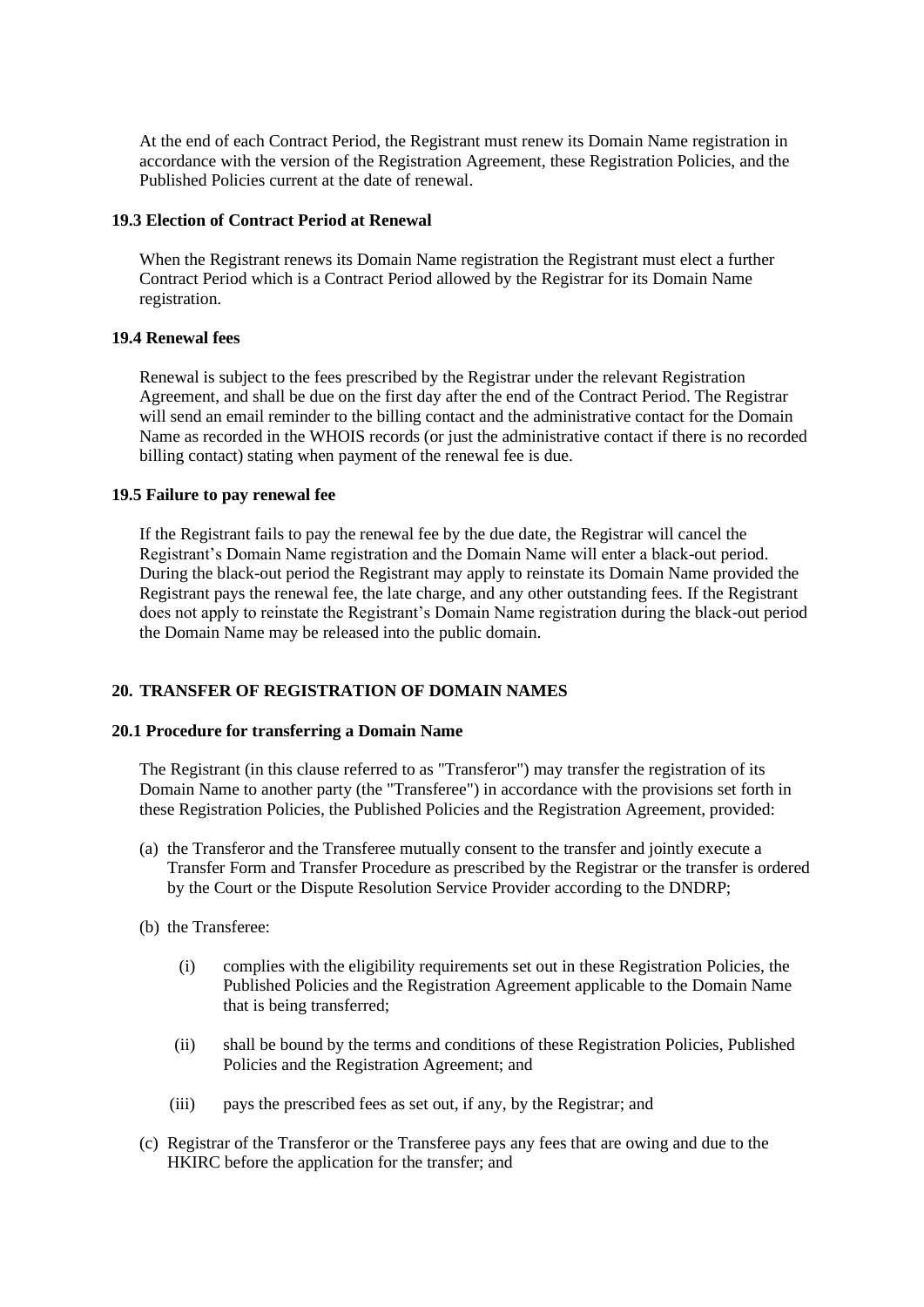(d) the Domain Name registration is not being challenged by a third party or pending dispute resolution in accordance with the DNDRP.

Once the transfer is completed, the Transferor's rights and obligations associated with the Domain Name registration shall be transferred to the Transferee.

#### **20.2 Transfer on liquidation or winding-up of a company**

If the Registrant is put into liquidation or wound-up, its Domain Name registration may only be transferred by a properly appointed liquidator or receiver on provision of documentary proof satisfactory of their appointment. If the Registrant's Domain Name is not transferred during the liquidation or the winding-up period, the Domain Name registration owned by the Registrant may be cancelled on notification of the completion of the liquidation or winding-up, or earlier in accordance with clause 19.

#### **20.3 Transfer on dissolution or striking off of a company**

If the Registrant is a company and is dissolved or struck off the Register of Companies in the HKSAR or country or jurisdiction where the company is registered, the Registrar or HKIRC may cancel the Registrant's Domain Name registration on receiving notification or otherwise becoming aware of the dissolution or striking off, or earlier in accordance with clause 19.

#### **20.4 Transfer on the death of an individual**

If the Registrant is an individual, on his/her death the Domain Name registration of the Registrant may only be transferred by a properly appointed executor or administrator of the Registrant's estate on provision of documentary proof satisfactory to the Registrar of their appointment. If the Registrant's Domain Name is not transferred within one year after the appointment of the executor or administrator, the Registrar or HKIRC may cancel the Domain Name registration, or earlier in accordance with clause 19.

#### **20.5 Transfer of a Domain Name already on the Reserved List**

The Registrar or HKIRC shall have the right to disallow the transfer of any Domain Name if the Domain Name is, at the time of the proposed transfer, already reserved by HKIRC in accordance with clause 7.

### **20.6 No other means of transfer**

The Registrant may not assign any of the Registrant's rights under the Registration Agreement or otherwise in respect of the Domain Name registration, other than in accordance with the terms of the Registration Agreement and these Registration Policies. Any attempt by the Registrant's creditors to obtain an interest in the Registrant's rights shall not be recognised and may render the Domain Name registration void at HKIRC's or the Registrar's sole and absolute discretion.

### **21. CHANGE OF REGISTRAR**

### **21.1 Changes in accordance with Registration Policies**

The Registrar shall not prevent a Registrant from changing the Registrar of record save in accordance with these Registration Policies, the Registration Agreement and the Published Policies.

### **21.2 Registrar to ensure Domain Name registration can be transferred**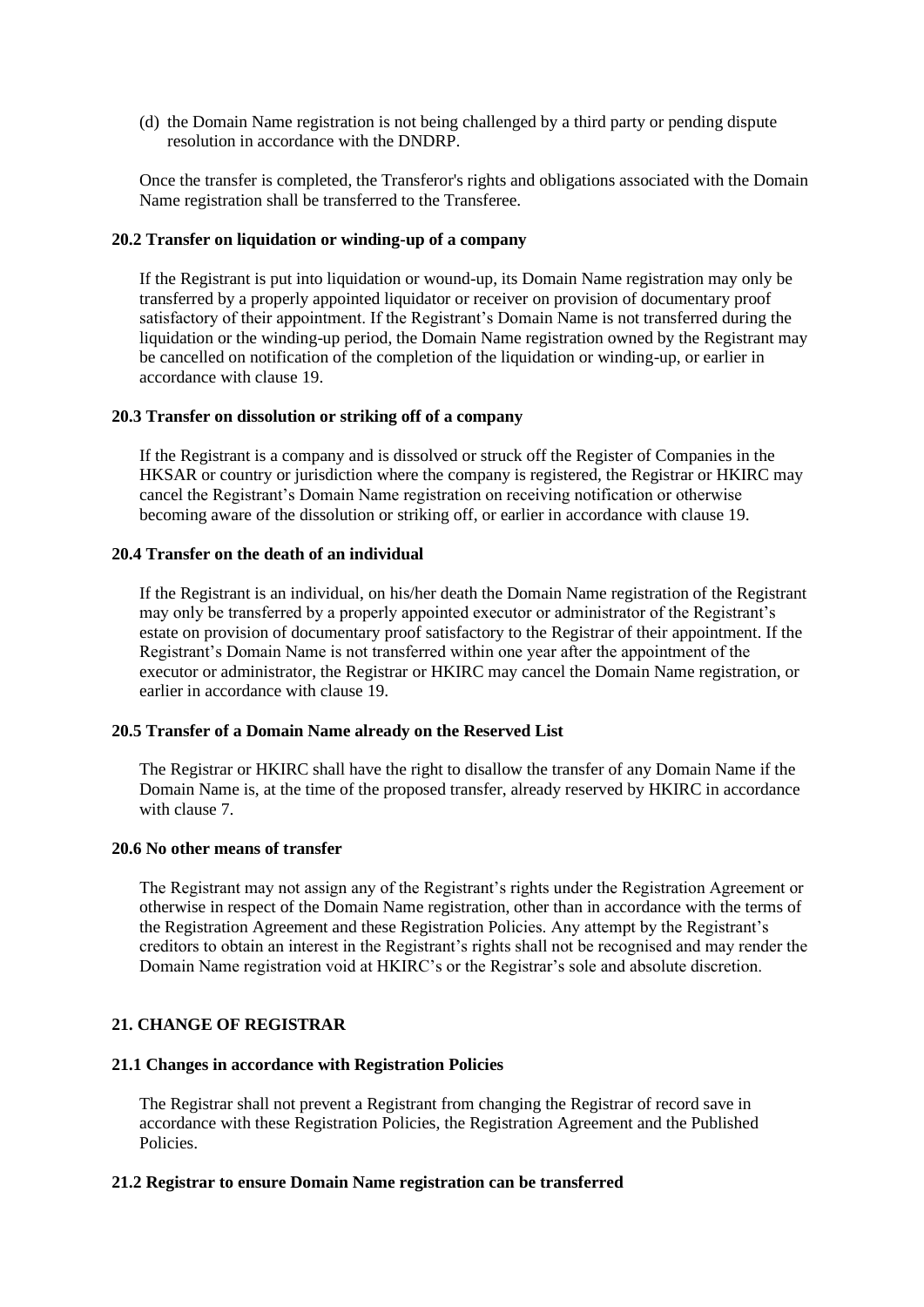The Registrar shall ensure that the Registrant can easily transfer registered Domain Names to another Registrar in accordance with the Published Policies, the Registration Agreement and these Registration Policies.

### **21.3 Change of status of Registrar**

In the event that:

- (a) the Registrar is no longer a registrar; or
- (b) the Registrar's HKIRC accreditation is terminated; or
- (c) the Registrar Agreement is terminated by HKIRC,

the Registrar shall immediately give notice to all Registrants to whom such Registrar is as at the date of the occurrence of any of the events set out in this clause 21.3 providing the Domain Name Services and the Registrar shall inform the Registrants that they should transfer the registered Domain Name to a new Registrar in accordance with the Published Policies. If the Registrant fails to elect a Registrar and effect the transfer, HKIRC shall be entitled to transfer the Domain Name registration to HKDNR, together with any personal data held by the previous Registrar in relation to the Registrant.

In the event that the Registrar Agreement between HKIRC and the Registrar is terminated, the Registrar must not charge the Registrant any fee for the transfer of the registered Domain Name to another Registrar. The Registrar shall take all necessary actions to preserve the rights of its Registrants.

#### **21.4 Authorisation Code as proof of Registrant's wish to transfer Domain Name registration**

Where a Registrant requests a change of Registrar from the Registrar, the Registrant shall provide the new Registrar with the authorisation code generated by HKIRC. The Registrar can request HKIRC to provide this authorisation code by sending it to the Registrant's email address. The Registrar shall not, if requested to do so by a Registrant, refuse or incur unreasonable delay to make such a request to HKIRC. The authorisation code is proof of the Registrant's desire to change Registrars. When the new Registrar has received the authorisation code from the Registrant, the new Registrar must submit the request to change Registrar to HKIRC. The change will be effected on the same day, or within a number of days as specified by HKIRC. If the change of Registrar was requested without the knowledge and authorisation of the Registrant, the old Registrar or the Registrant can object to the change by providing a signed letter to HKIRC with documentary proof of the legal status of the Registrant. HKIRC will roll back to the original Registrar if HKIRC determines that the objection is valid and acceptable.

### **21.5 Change of Registrar for Domain Name Registrations under HKNIC Registration Agreement Version 1.x or 2.xx**

If the Registrant of a Domain Name registered under HKNIC Registration Agreement Version 1.x or 2.xx ( 'Contract Version' field displaying 'Old' in the WHOIS search result for the Domain Name) elects to change the Registrar from HKDNR to another Registrar ("New Registrar"), the Registrant shall acknowledge and accept that the Domain Name registration will be subject to the terms and conditions of the then current registration agreement of the New Registrar. For the avoidance of doubt, in the event that the Registrant of this Domain Name elects to change the Registrar back to HKDNR in the future, the domain name registration shall be subject to the latest version of Registration Agreement of HKDNR.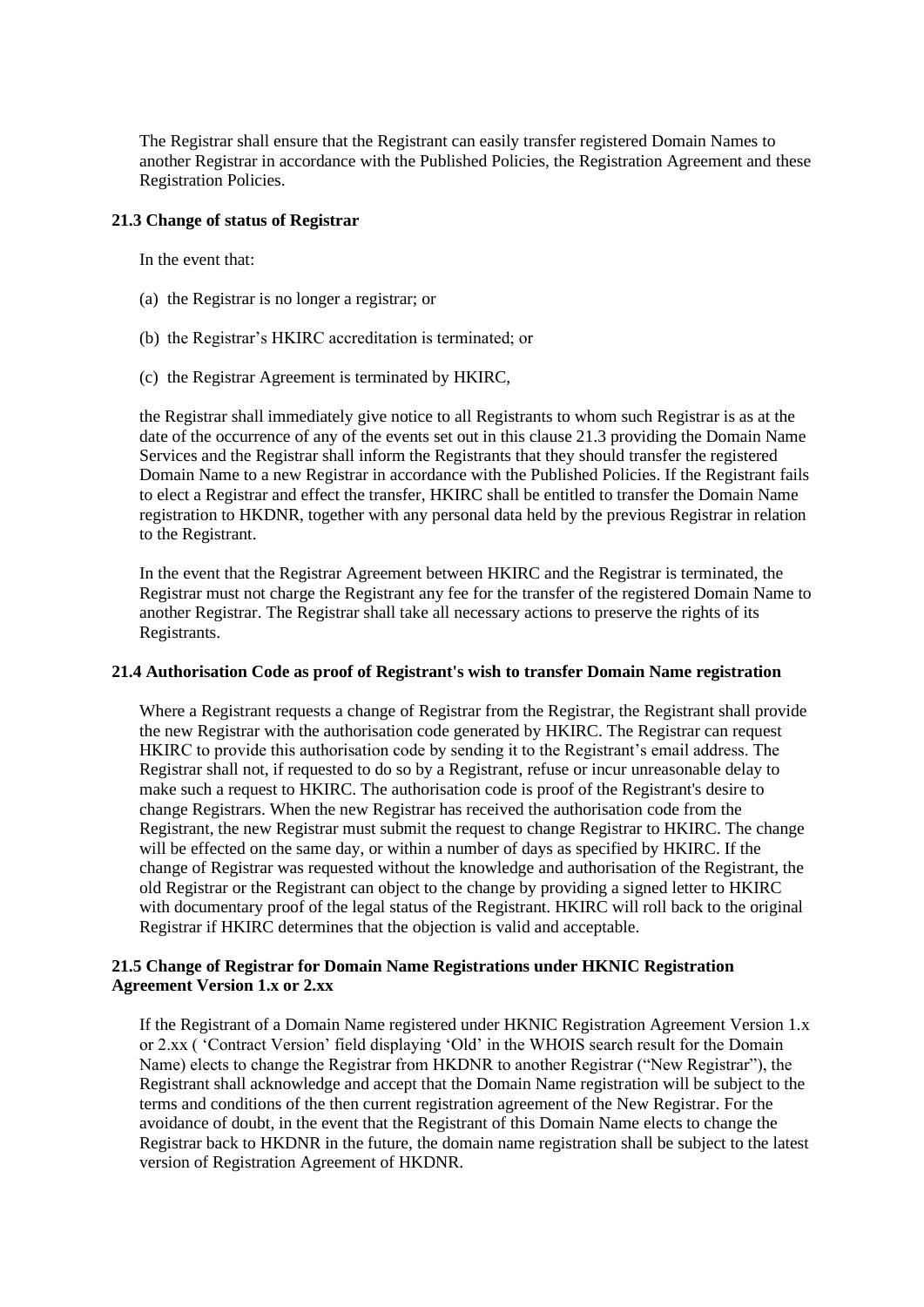### **22. TERMINATION OF REGISTRATION POLICIES**

### **22.1 Termination Date**

With respect to the relevant Registrant, these Registration Policies shall terminate on the date on which the cancellation of registration of the Registrant's Domain Name becomes effective (the "Termination Date") under clause 15.

### **22.2 Survival of clauses**

On the Termination Date, the provisions of these Registration Policies shall terminate except for clauses 1, 10.2, 10.3, 10.4, 10.5, 21, 22, 23, 24, 25 and 27 which shall survive the termination of these Registration Policies. Termination of these Registration Policies shall be without prejudice to the rights and remedies already accrued to the parties under these Registration Policies.

#### **22.3 No recourse on termination**

The Registrant shall have no claims or recourse whatsoever against the Registrar or HKIRC on termination of the Registration Agreement. For the avoidance of doubt, there shall be no refund to the Registrant, whether in whole or in part, of any fees which have been paid to HKIRC through the Registrar prior to the termination of these Registration Policies.

### **23. DISPUTE RESOLUTION**

#### **23.1 Application of DNDRP**

When a Domain Name registration registered by the Registrant is challenged by a third party, the dispute will be handled and governed by the DNDRP.

#### **23.2 Arbitration or court proceedings**

A dispute can either be resolved by the arbitration panel appointed by the approved Dispute Resolution Service Provider or adjudicated by a HKSAR court.

#### **23.3 Decision of arbitration panel final and binding**

Any decision made by an arbitration panel duly appointed by a Dispute Resolution Service Provider shall be final and binding. The Registrant shall abide by such decision. If the decision provides that the Domain Name registration shall be cancelled, the Registrar shall wait for ten (10) business days after receiving the decision before cancelling the Domain Name.

Where the Registrar does not execute the decision without giving a reason acceptable to HKIRC in its reasonable discretion, HKIRC shall execute the decision of the dispute.

#### **23.4 Relinquishing registration of a Domain Name**

Where the Registrant wishes to relinquish its Domain Name registration in dispute and to register a new Domain Name so as to avoid complaint proceedings and/or litigation, the Registrar may assist the Registrant with such application subject to the provisions below and allow the Registrant to maintain both Domain Names simultaneously for up to thirty (30) calendar days to facilitate an orderly transition to the new Domain Name registration. The Registrar will provide such assistance to the Registrant only if the Registrant: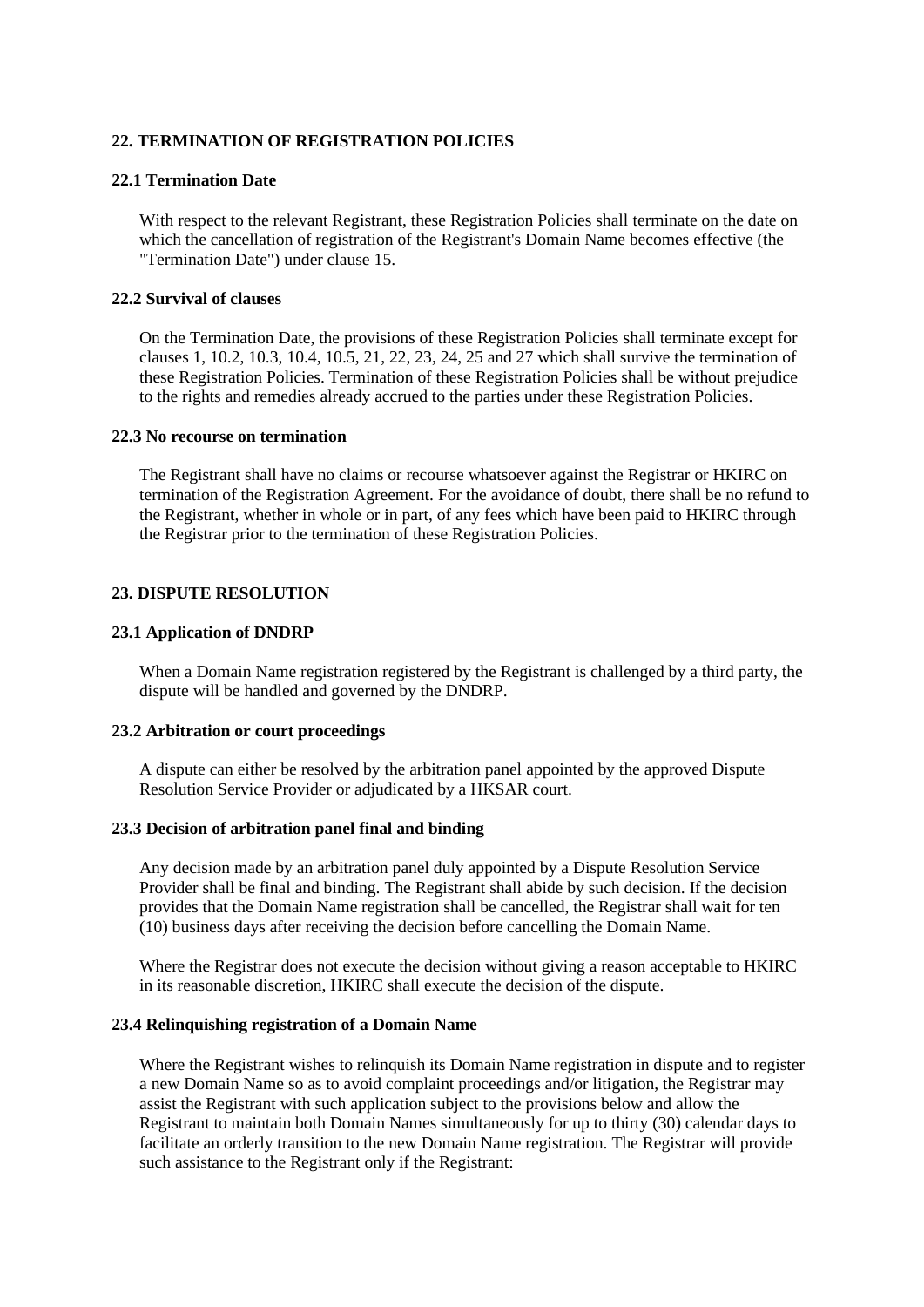- (a) submits an application form requesting the registration of a new Domain Name together with the prescribed fees;
- (b) submits a written request for assistance, including identifying the Registrant's desired new Domain Name; and
- (c) provides the Registrar with a copy of the settlement agreement between the Registrant and the third party challenging the Registrant's registration of the Domain Name, which should state specifically that the third party agrees to the co-existence of the Domain Name in dispute and the Registrant's proposed new Domain Name for a thirty (30) day period.

### **23.5 No modification to Domain Name registrations during a dispute**

If HKIRC or the Registrar is notified that a complaint has been filed pursuant to the DNDRP or a writ has been filed with a HKSAR court in relation to a Domain Name, HKIRC or the Registrar has the right to suspend or reject any transfer application made in respect of the Domain Name or any online modification (including deletion) of the Domain Name registration until:

- (a) the resolution of the dispute by the arbitration panel; or
- (b) HKIRC or the Registrar is otherwise directed by the arbitration panel; or
- (c) HKIRC or the Registrar receives notice from the Registrant and the other party to the dispute (or, in the case of legal proceedings, the parties to the relevant proceedings) that the dispute or complaint has been settled; or
- (d) the Registrant relinquishes the Domain Name pursuant to Clause 23.4.

### **24. INDEMNITY**

#### **24.1 Indemnity to HKIRC**

The Registrant hereby agree to defend HKIRC, indemnify HKIRC and hold HKIRC harmless, including HKIRC's present and past officers, directors, committee members, employees and agents (collectively, the "Indemnified Parties"), from all liabilities, losses, damages, costs, legal expenses, professional and other expenses of any nature howsoever sustained, incurred, paid by or suffered by HKIRC of whatsoever nature, whether present or future, actual or contingent, which are directly or indirectly related to any claim, action, or demand arising out of or related to the registration or use of the Registrant's Domain Name brought by the Registrant or any third party.

#### **24.2 Indemnified parties to notify the Registrant of claims**

Each Indemnified Party shall send a written notice to the Registrant of any such claim, action, or demand against that Indemnified Party within a reasonable time. The failure of any Indemnified Party to give the Registrant the appropriate notice shall not affect the rights of the Indemnified Party or other Indemnified Parties.

### **25. LIMITATION OF LIABILITY**

### **25.1 Limitation of HKIRC's liability**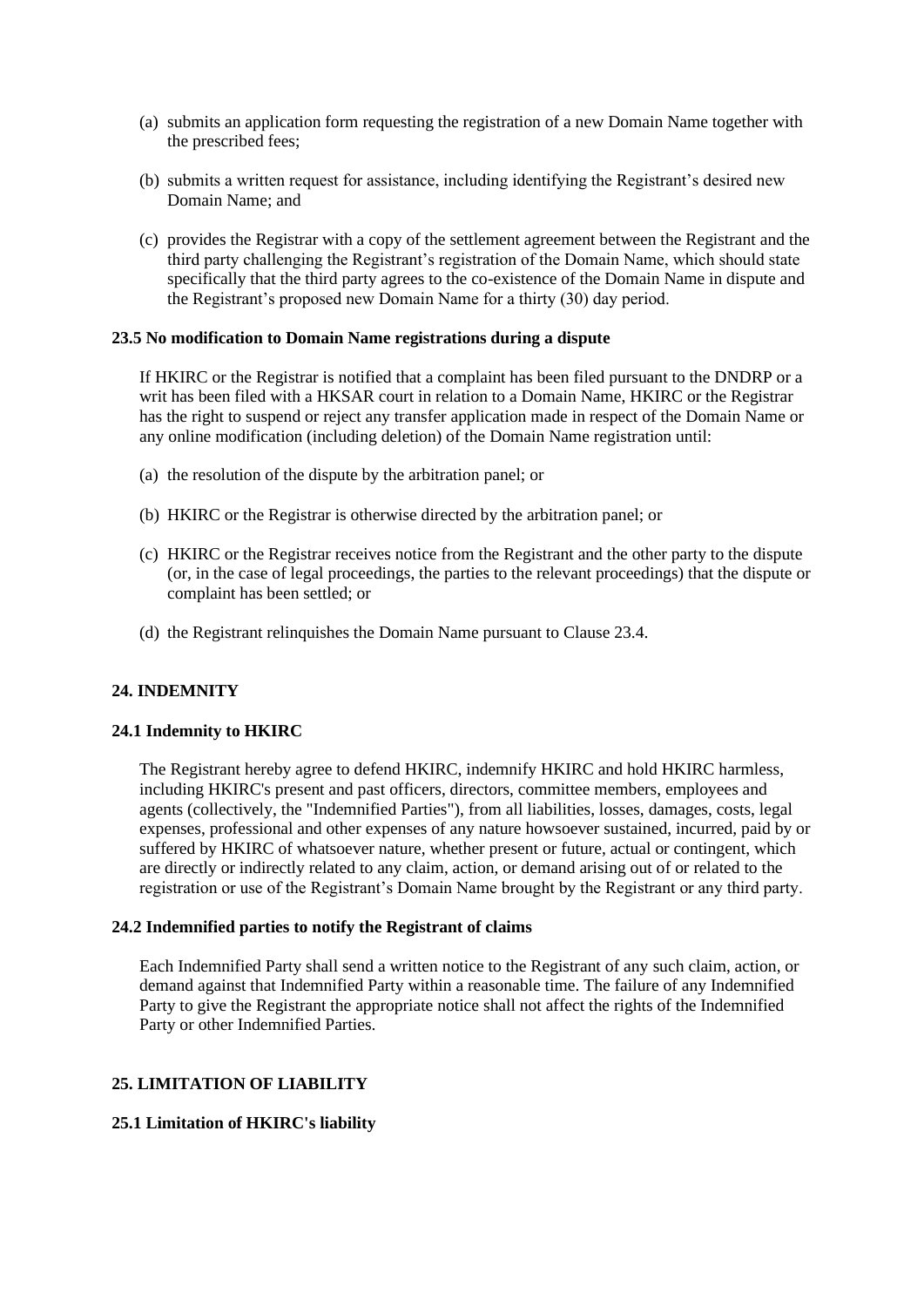To the maximum extent permitted by applicable law, HKIRC accepts no liability for any and all loss or damage (other than liability for death or personal injury arising on account of negligence on the part of HKIRC) including, but not limited to loss or damage:

- (a) resulting from access delays or access interruptions, or the unavailability of HKIRC's website or Domain Name related services;
- (b) resulting from system or processing errors or delays;
- (c) resulting from data non-delivery or data mis-delivery;
- (d) resulting from acts of God;
- (e) resulting from the unauthorized use or misuse of the Domain Name, password, authorisation code or other security authentication option;
- (f) resulting from errors, omissions, or misstatements in any and all information or service(s) provided under these Registration Policies;
- (g) that the Registrant may incur in connection with the processing of the application for the Domain Name Services, HKIRC's processing of the authorized modification of the Registrant's Domain Name record or the Registrar's failure to pay any fees, including the initial registration fee or renewal fee;
- (h) as a result of the application of the DNDRP; or
- (i) as a result of the exercise of HKIRC's powers under clause 15.

#### **25.2 No immunity**

Registration of the Registrant's chosen Domain Name does not confer immunity on the Registrant from objection to either the registration or use of the Domain Name.

#### **25.3 Disclaimer of warranties**

HKIRC does not make and HKIRC expressly disclaims all warranties of any kind, whether oral or written, express or implied, statutory or otherwise including but not limited to the implied warranties of merchantability, fitness for a particular purpose and non-infringement. Without limitation, HKIRC does not warrant:

- (a) that HKIRC's service will meet the Registrant's requirements;
- (b) that HKIRC's services will be uninterrupted, timely, secure, or error free;
- (c) as to the results that may be obtained from the use of HKIRC's services.

Any representation, warranty, condition or undertaking which (but for this clause) would be implied in these Registration Policies by law, is excluded to the fullest extent permitted by law.

By using the Domain Name Services, the Registrant voluntarily accepts all and any of the risks arising from or in relation to such services.

#### **25.4 Use of material from HKIRC's website**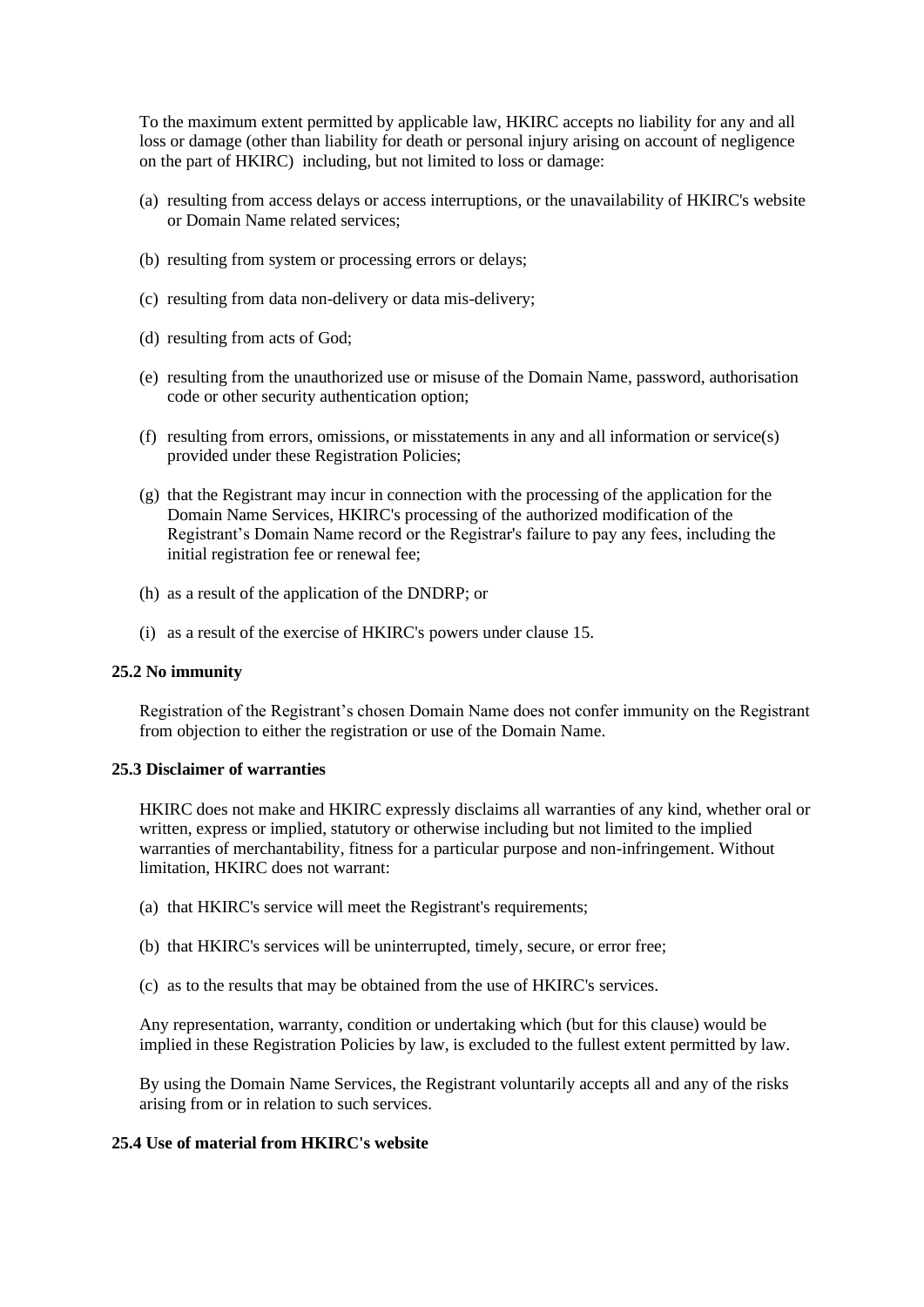Any material, including any third party plug-in software that is downloaded or otherwise obtained from HKIRC's website, including any third party website via any link provided on HKIRC's website, is done at the Registrant's own discretion and risk and the Registrant will be solely responsible for any damage to the Registrant's computer system or loss of data that results from the downloading or obtaining of such material.

### **25.5 No liability for failure of Internet communications**

As internet communications may be subject to interruption, transmission blackout, delayed transmission and incorrect data transmission, HKIRC excludes any liability for any failures, or malfunctions in communications facilities not under HKIRC's control that may affect the accuracy or timeliness of messages and transactions sent or received by the Registrant or the Registrar or HKIRC.

### **25.6 Hypertext links on HKIRC's website**

Certain hypertext links on HKIRC's website will lead to websites which are not under HKIRC's control. HKIRC makes no warranties, representations or undertakings about any content of any other website referred to or accessed by hypertext link through HKIRC's website ("Third Party Site"). HKIRC does not endorse or approve the content of any Third Party Site. HKIRC will not take any responsibility or liability for or in connection with any Third Party Site.

#### **25.7 No right to recover from HKIRC**

The Registrant shall not seek to recover and shall not be entitled to recover from HKIRC or to be indemnified by HKIRC against any direct, indirect or consequential loss or damage or any claim, proceedings, cost, demand, liability or expense howsoever sustained (other than in respect of liability for death or personal injury arising on account of negligence on the part of HKIRC), incurred or paid by the Registrant to any party in respect of any of the matters specified in these Registration Policies.

### **25.8 No liability for indirect losses**

HKIRC will not be liable for the cancellation and/or loss of use (for whatever reason and whether temporary or otherwise) of the Registrant's Domain Name, or for interruption of business, or any indirect, special, incidental, or consequential damages of any kind (including lost profits) regardless of the form of action whether in contract, tort (including negligence), or otherwise, even if HKIRC has been advised of the possibility of such damages.

### **25.9 HKIRC's maximum liability**

In no event shall HKIRC's maximum liability under these Registration Policies exceed 125% of the registration fees paid by the Registrar to HKIRC for the relevant Registrant's Domain Name in respect of its period of registration.

### **26. AMENDMENTS TO THESE REGISTRATION POLICIES**

HKIRC reserves the right to amend these Registration Policies at any time. Each time HKIRC amends these Registration Policies, HKIRC will publish the amended version of these Registration Policies in advance (where practicable, fourteen (14) calendar days in advance) on HKIRC's web site: www.hkirc.hk. Each amended version of these Registration Policies will become binding and effective on the Registrar, the Registrant and HKIRC on the effective date specified at the top of the amended version, and will replace all previous versions of the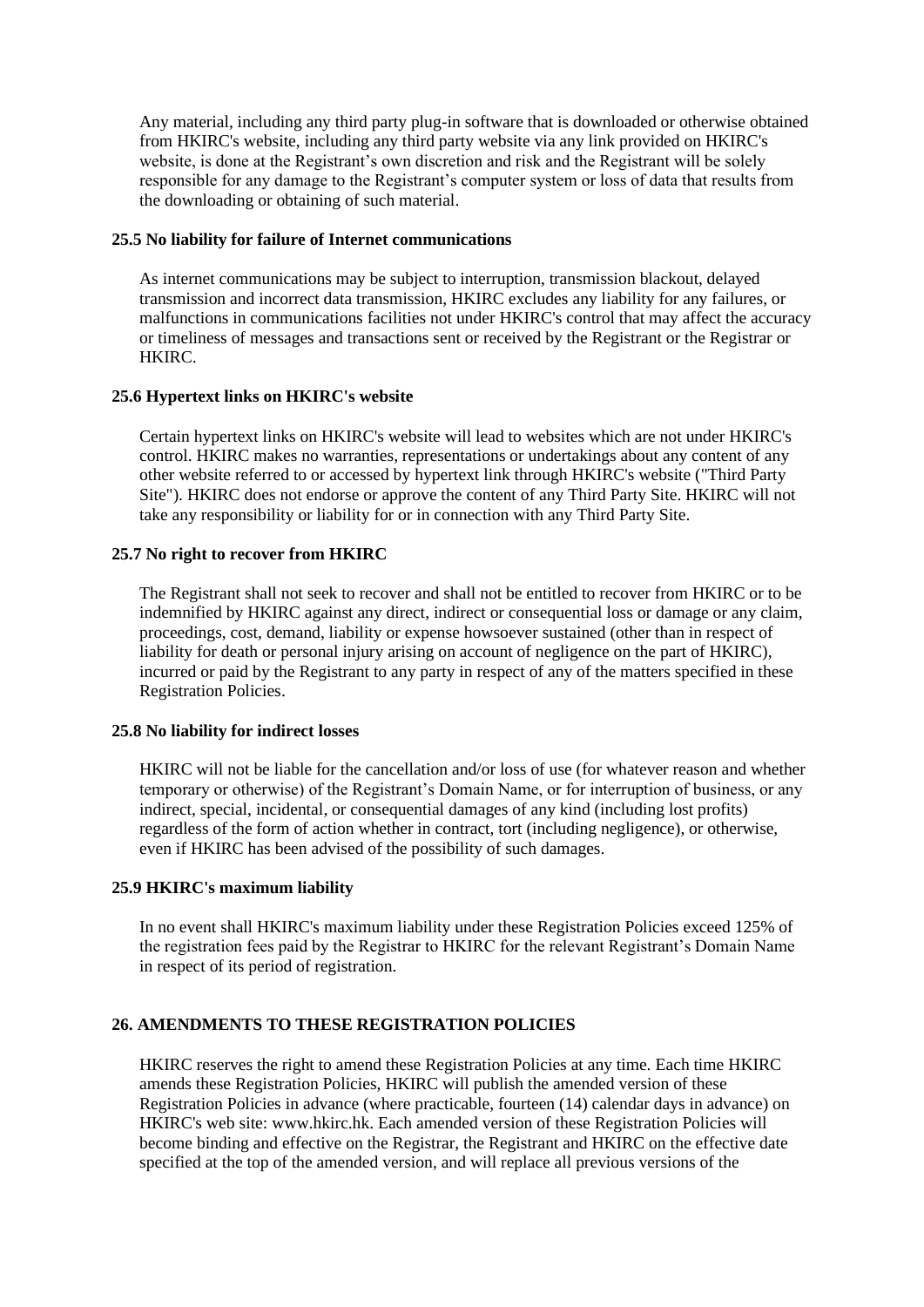Registration Policies. The Registrar and the Registrant should review HKIRC's web site regularly in order to be aware of all such amendments.

### **27. ASSIGNMENT**

### **27.1 Registrant may not assign**

The Registrant is not entitled to assign any rights or obligations under these Registration Policies except by transferring its Domain Name registration in accordance with clause 20.

### **27.2 HKIRC may assign**

HKIRC is entitled to assign any or all of its rights and obligations under these Registration Policies. If HKIRC does assign any rights or obligations under these Registration Policies, for whatever reason, the Registrar and the Registrant shall:

- (a) prior to the date of assignment, pay HKIRC in full all monies owed by them respectively to HKIRC; and
- (b) have no claims or recourse whatsoever against HKIRC. For the avoidance of doubt, there shall be no refund, whether in whole or in part, of any fees which have been paid to HKIRC prior to the assignment of these Registration Policies unless the Registrant elects not to be transferred to the new registry.

Registrant and Registrar agree, if HKIRC assigns its rights and obligations under these Registration Policies to a new registry, that all information and data, including personal data, pertaining to their Domain Name registrations will be transferred to the new registry.

### **28. GENERAL TERMS**

#### **28.1 Notices**

All notices or reports permitted or required under these Registration Policies shall be in writing and shall be delivered by personal delivery, facsimile transmission, registered mail, courier service and/or where possible, by electronic mail. Notices shall be deemed given on:

- (a) personal delivery; or
- (b) two (2) Business Days after the date of postage or dispatch if by post or courier service; or
- (c) the date of confirmation of transmission if by facsimile transmission; or
- (d) the date that the communication was transmitted (provided that the date of transmission is verifiable) if by electronic mail, unless the sender receives an automated message that the email has not been delivered.

# **28.2 Communication by e-mail**

All communications between HKIRC and the Registrar, and between HKIRC and the Registrar and the Registrant, in relation to the Domain Name Services shall, as far as possible, be via email. The e-mail addresses HKIRC and the Registrar will use for such email communications shall be the email addresses recorded in the WHOIS information for the relevant Domain Name registration (as may be modified from time to time).